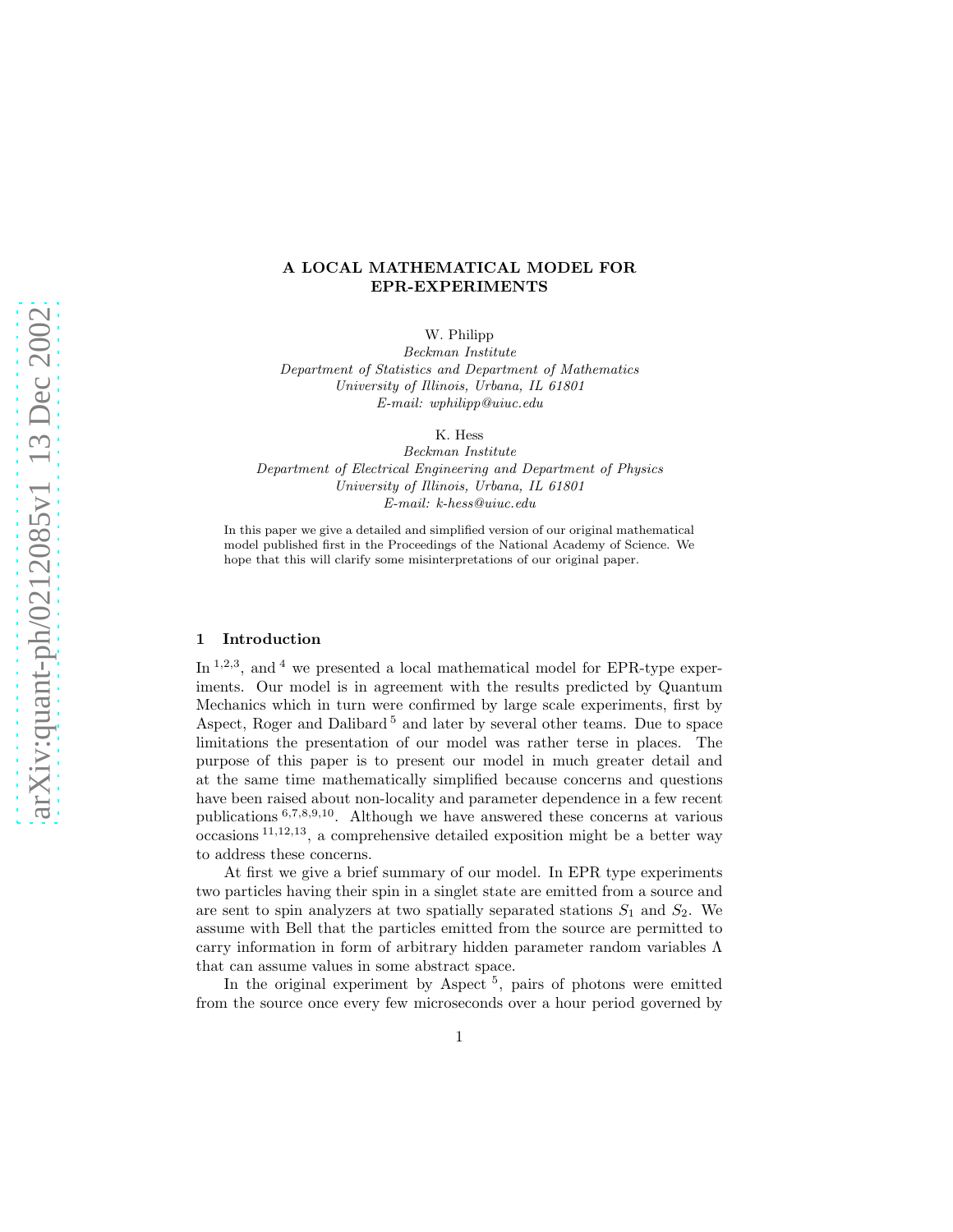a random process. We model this process mathematically in the following way. Imagine the time axis wrapped around a circle of circumference that corresponds to a time interval related to a simple measurement and normalized to 1. We suppose that for a fixed N each interval  $[(m-1)/N, m/N]$ ,  $m =$  $1, 2, \ldots, N$  of arc length  $1/N$  on the circle gets about its proper share of time measurement points over the measurement period. This assumption, in turn, induces a random variable  $R$ , that we call the labelling variable, which assumes the values  $m = 1, 2, \ldots, N$  with equal probability, i.e.,

$$
P(R = m) = 1/N \qquad m = 1, 2, ..., N.
$$
 (1)

In Section 4 below, we present better motivation for the generation of the labels  $m$  and the random variable  $R$  by means of the Poisson process, commonly used to model spontaneous emissions.

In our papers<sup>1,2,3,4</sup>, using notation standard in Bell type proofs, the source parameter now denoted by  $\Lambda$  was not assigned a separate letter. The letter  $\lambda$ , which in the standard notation generically symbolizes randomness, was used instead. As a consequence the label  $m$  being a function of the random emission times was misinterpreted by various authors as a function of  $\lambda$ . In the present paper we have therefore decided to use the standard probability notation instead: Random variables are given separate names, they will be denoted by capital letters, they are measurable functions of  $\omega$  or  $\lambda$ , attached to some experiments, and there will be a clear distinction between the random variables, the values they can assume, and the set of measured data.

After a pair of particles has been emitted from the source, the time of emission and thus of measurement are known, and so is the interval  $[(m 1/N, m/N$  on the unit circle into which the time of measurement falls. This determines the label  $m$ . While the pair of particles travels to their designated analyzer stations the experimenters (or a random number generator) can exercise their free will and choose in their respective stations the directional settings, say **a** in  $S_1$  and **b** in  $S_2$ . Our model calls for hidden parameter random variables <sup>14</sup>  $\Lambda_{at}^{*}$  in  $S_1$  and  $\Lambda_{bt}^{**}$  in  $S_2$  which depend on the respective settings and on the time of measurement. The time of measurement is known (either the same or connected by a linear relation) in both stations. Consequently, the label  $m$  is known at both stations. This provides for the time correlation we elaborated in papers  $1,2,3$  and  $4$ .

Thus we have four random variables in operation,  $R$ ,  $\Lambda$ ,  $\Lambda_{\mathbf{at}}^*$ , and  $\Lambda_{\mathbf{b}t}^{**}$ . The joint density of all these variables  $\rho_{ab}$ , is permitted<sup>15</sup> to depend on the settings a and b, and is given in Eq. (29). As a consequence of our construction we obtain certain properties of stochastic dependence relations which we state as a preview. In the general case where the distribution of  $\Lambda$  may depend on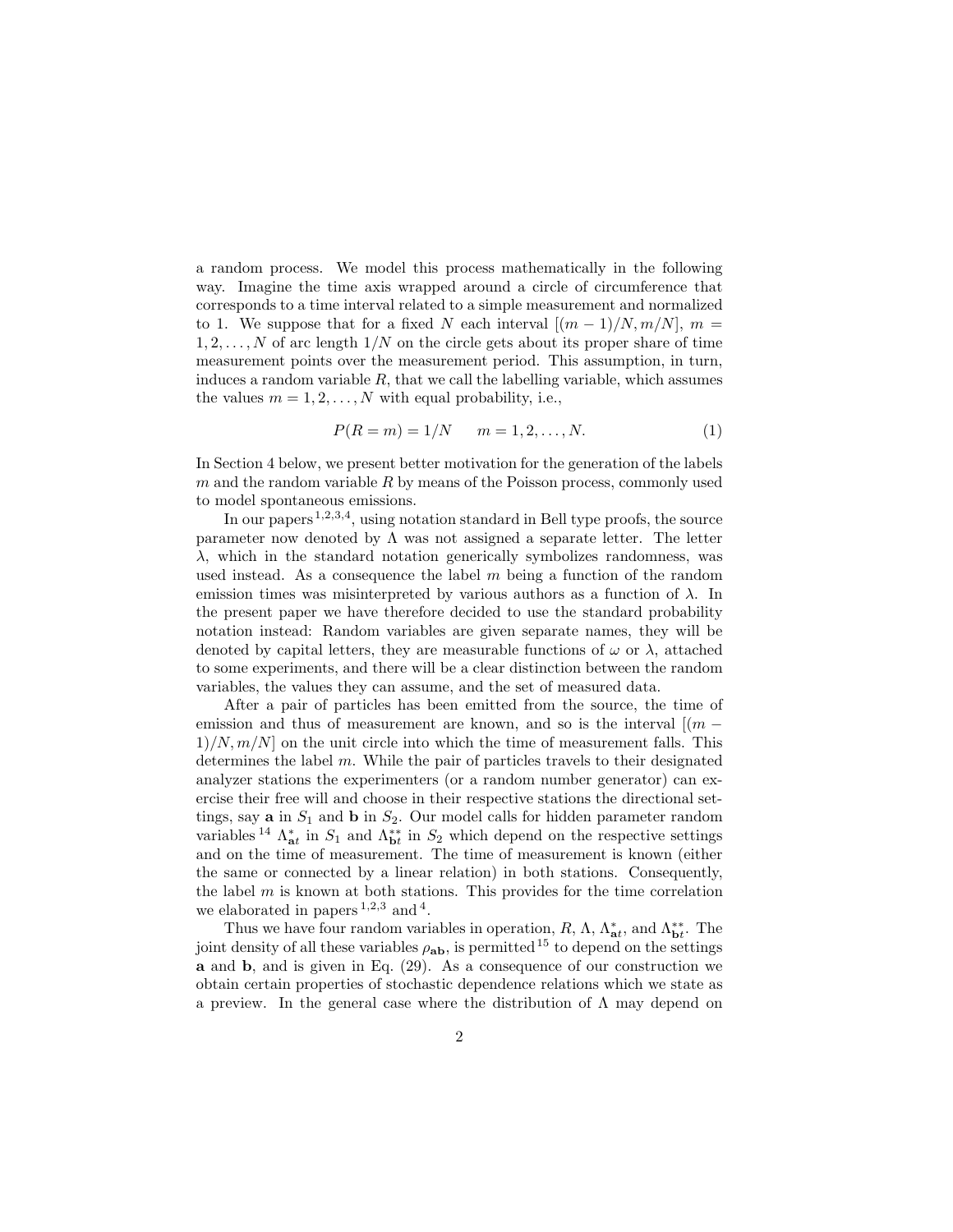time we have the following stochastic dependence relations between these four random variables signifying their time correlations.

- (i) The random variables  $\Lambda_{\pmb{a}t}^*$  and  $\Lambda_{\pmb{b}t}^{**}$  are stochastically independent.
- (ii) Given the random variable R the pair  $(\Lambda_{\bf at}^*, \Lambda_{\bf bt}^{**})$  is conditionally independent of  $\Lambda = \Lambda_t$ .

As to the probability distributions our construction yields the following properties.

- (iii) The probability distribution of  $\Lambda_t$  can be chosen arbitrary.
- (iv) The probability distributions of  $\Lambda_{\bf{a}t}^*$  and  $\Lambda_{\bf{b}t}^{**}$  do not depend on  ${\bf a}, {\bf b}$ , nor t.

In the special case where the distribution of  $\Lambda$  does not depend on time we have in addition to the above properties

- (ii)<sup>\*</sup> The random variables  $\Lambda$ ,  $\Lambda_{at}^*$ , and  $\Lambda_{bt}^{**}$  are stochastically independent.
- $(vi)^*$  The random variables R and  $\Lambda$  are stochastically independent.

The random variables  $A_{\mathbf{a}} = \pm 1$  and  $B_{\mathbf{b}} = \pm 1$  symbolize the possible spin values and are functions *only* of **a**,  $\Lambda$ ,  $R$ , and  $\Lambda_{at}^*$ , and of **b**,  $\Lambda$ ,  $R$ , and  $\Lambda_{bt}^{**}$ , respectively, thus obeying Einstein locality; that is

$$
A_{\mathbf{a}} = A_{\mathbf{a}}(\Lambda_{\mathbf{a}t}^*, \Lambda; R)
$$

and

$$
B_{\mathbf{b}} = B_{\mathbf{b}}(\Lambda_{\mathbf{b}t}^*, \Lambda; R).
$$

Moreover, we have

$$
E\{A_{\mathbf{a}}B_{\mathbf{b}}\} = -\mathbf{a} \cdot \mathbf{b} = -\cos \langle a, \mathbf{b} \rangle \tag{2}
$$

and thus we have with probability 1

$$
B_{\mathbf{a}} = -A_{\mathbf{a}}.\tag{3}
$$

In addition, we have with probability 1

$$
E\{A_{\mathbf{a}} \mid \Lambda, \Lambda_{\mathbf{a}t}^*\} = E\{B_{\mathbf{b}} \mid \Lambda, \Lambda_{\mathbf{b}t}^{**}\} = 0. \tag{4}
$$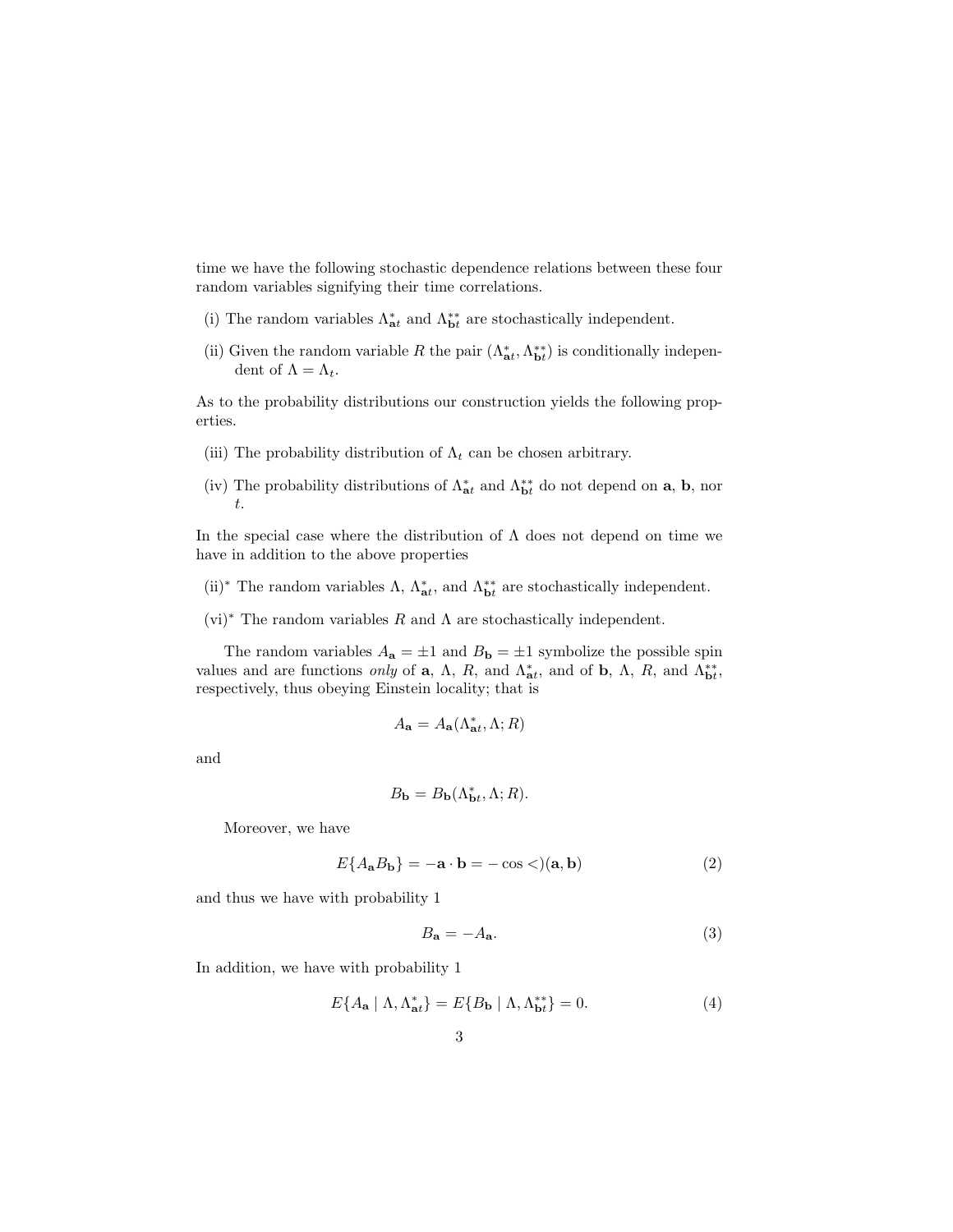Note that the integration is, in essence, only performed with respect to  $R$ . If, in addition we integrate Eq. (4) with respect to  $\Lambda_{at}^*$  and  $\Lambda_{bt}^{**}$  we obtain with probability 1

$$
E\{A_{\mathbf{a}} \mid \Lambda\} = E\{B_{\mathbf{b}} \mid \Lambda\} = 0. \tag{5}
$$

Since  $A_{\mathbf{a}} = \pm 1$  and  $B_{\mathbf{b}} = \pm 1$ , Eq. (5) implies parameter independence. However, our variables  $A_{\mathbf{a}}$  and  $B_{\mathbf{b}}$  depend on time through their functional dependence on  $R$ , a feature that is not considered in the original Bell definition of  $A_{\rm a}$  and  $B_{\rm b}$ .

Thus our model is distinguished from standard Bell-type models by the introduction of the time related labelling variable  $R$ . If in Eq. (5) we also condition on  $R$ , besides conditioning on  $\Lambda$ , these equations no longer will hold. Moreover, we note that in the general case we have:

- (v) Given the random variable R the random variables  $\Lambda_{at}^*$  and  $\Lambda_{bt}^{**}$  are stochastically dependent.
- (vi) The random variables R and  $\Lambda_t$  are stochastically dependent.
- (vii) The conditional probability distributions of  $\Lambda_{\bf{at}}^*$  given R and of  $\Lambda_{\bf{bt}}^*$  given R depend on both settings a and b.

On a more basic level probabilities, conditional probabilities or even conditional expectations, such as the one in Eq. (5), can be interpreted as long term averages of outcomes of certain experiments. These long term averages can be thought of being taken over certain points on the time axis. We separate this averaging process into two parts by introducing the random variable R. We first average over the concatenated time intervals associated with a fixed label  $m = 1, 2, \ldots, N$ . Subsequently, we average the first averages over the values  $m$  that  $R$  can assume to obtain the overall averages.

As a consequence we do not view the conditional stochastic dependence in (v), nor the dependence on the settings of the conditional probability distributions in (vii) as a violation of Einstein locality. These dependencies only signify the time correlations between the events in stations  $S_1$  and  $S_2$ . To express this in physical terms we point the reader to the following facts. The label  $m$ represents a concatenation of short time segments and not a given time.  $m$ therefore does not relate to or permit any instantaneous signalling. It can not be influenced by the experimenter in any significant way since it depends on the random spontaneous emission times and the largely arbitrary way of concatenating these short time intervals in a specific interval  $[(m-1)/N, m/N]$ . Therefore  $m$  is not an element of reality as opposed to, for example, the source parameter  $\Lambda$ .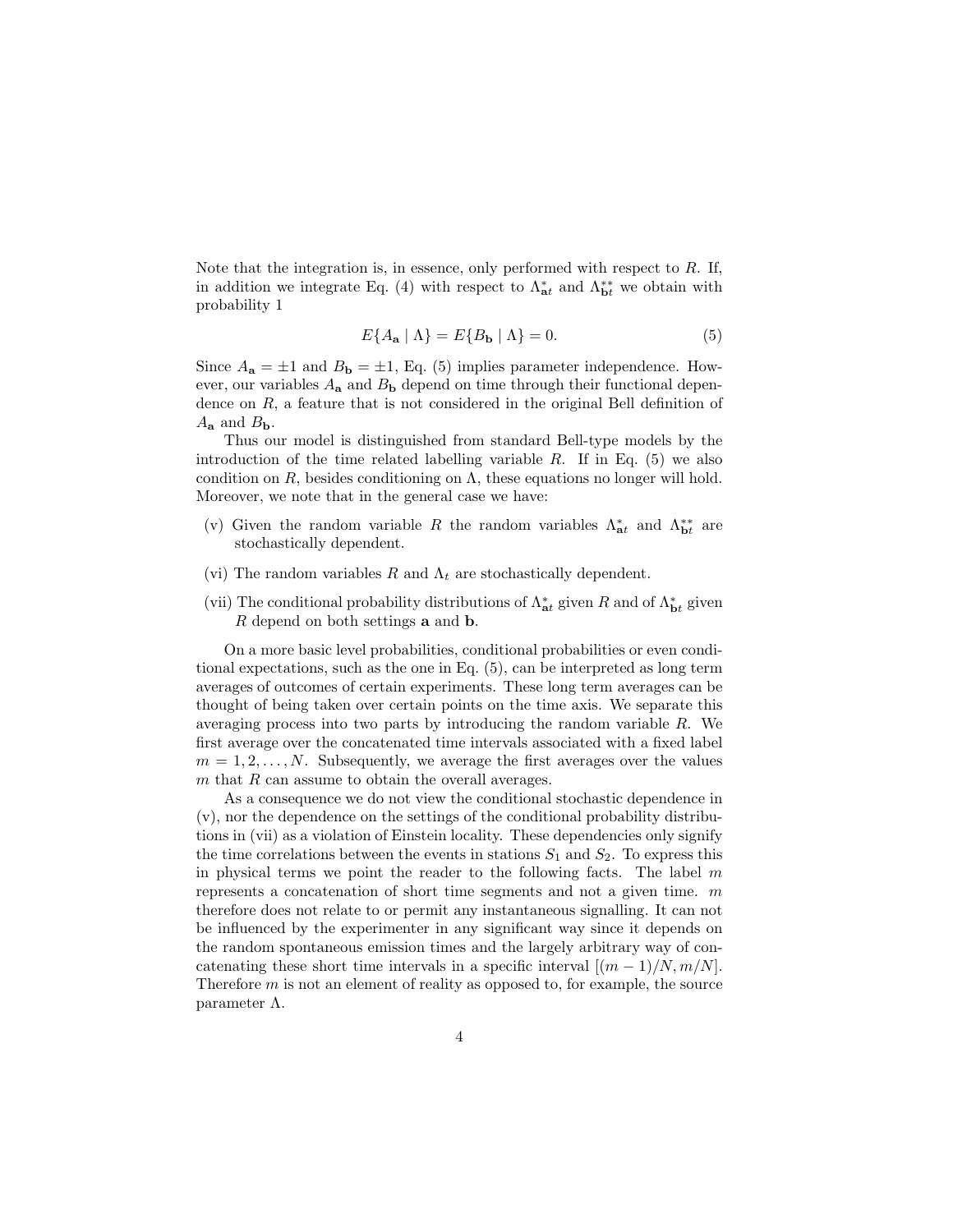Any argument for instantaneous action at a distance involving probabilities conditional on  $\{R = m\}$  must therefore be counterfactual. As an important example, one could argue that instead of a setting pair a, b the experimenters might have chosen  $a, c$ . Then, since the joint probability conditional on  $\{R = m\}$  depends on both settings, the marginal distribution of  $\Lambda_{at}^*$  for setting a conditional on  $\{R = m\}$  may be different. How can this be without instantaneous action at a distance? The answer is that if c would have been chosen, then over a whole sequence of measuring times all the settings would be different. In order to have setting **b** with equal probability to setting  $c$ , the experimenters would have had to decide to choose c instead of b at other occasions. In other words, the whole history of settings would have to be different. Because all the involved parameters, as well as the possible outcomes for the spin pair values may depend on the history, the probability distribution of  $\Lambda_{at}^*$  conditional on  $\{R = m\}$  may depend on the history and can therefore be different for the setting pairs  $\mathbf{a}, \mathbf{b}$  and  $\mathbf{a}, \mathbf{c}$ . The EPR argument postulates a physical reality of the source parameter  $\Lambda$ ; in our papers we postulate also physical reality for the station parameters  $\Lambda_{\textbf{a}t}^{*}$  and  $\Lambda_{\textbf{b}t}^{**}$ . However, we do not attach a physical reality in the same sense to the labelling random variable R. Fulfillment and violation of Einstein locality with respect to random variables such as the labelling variable R becomes a highly complex problem  $^{16}$ . Let us note, in passing, that the exclusion of setting dependence conditional to any concatenation of time segments such as represented by  $m$  will automatically also exclude the result of the actual experiments which can be regarded as performed by concatenating the results obtained in certain time segments.

We would like to emphasize that the joint probability measure given by Eq. (29) below is not canonical, i.e., not unique. This makes the model highly flexible to accommodate other possible set-ups of experiments. In fact, we hope to show with our work that the choice of the particular form of variables is mathematically highly flexible and can go far beyond simple ideas of elements of physical reality. We do not claim that the particular model actually exists in nature. All we want to show is that Bell type proofs actually can not do justice to the complexities involved in EPR experiments and therefore can not be used to draw conclusions about nonlocal effects as epitomized by instantaneous action at a distance.

For clarity of presentation we develop our construction in several steps. The first one, almost identical with the presentation in  $^{1,3}$ , will be given in Section 2. In Section 3 we define the probability distribution of the time and setting dependent station parameters  $\Lambda_{at}^*$  and  $\Lambda_{bt}^{**}$ . The measure we construct in these sections is not quite a probability measure (see Eq. (8), below). However, it is a routine exercise to derive from it a probability measure by applying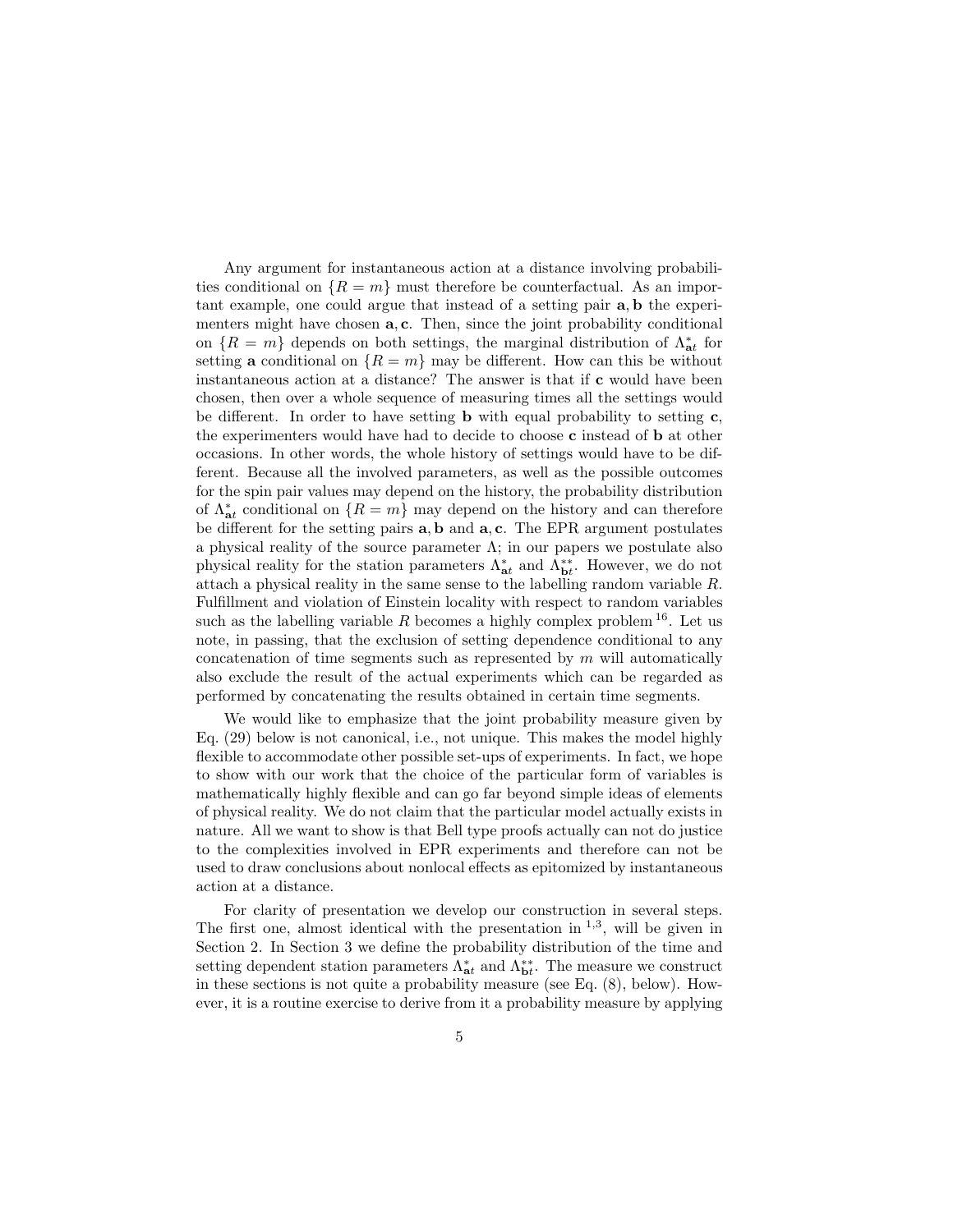some basic facts from the theory of weak convergence of probability measures. We may present the details in a paper to be submitted to a mathematics journal.

We hope that this introduction provides enough of a guiding line through the mathematical intricacies that will follow.

#### 2 The First Step in Establishing the Model

Before we start with the mathematics, let us recall that a pair of particles has been emitted from the source. The emission time and thus the measuring time is known. As a consequence the value m of the labelling variable  $R$  is determined. The experimenters have subsequently chosen their vectors a in  $S_1$  and **b** in  $S_2$ , respectively. In effect, we assume that the measuring time, considered as a random variable and the labelling variable  $R$  are independent of the choice of vectors a and b.

Let  $\mathbf{a} = (a_1, a_2, a_3)$  and  $\mathbf{b} = (b_1, b_2, b_3)$  be unit vectors. Our goal is to show that under our generalized conditions, it is possible to obtain the quantum result, the scalar product  $-\mathbf{a} \cdot \mathbf{b}$  for the spin pair expectation value  $E\{A_{\mathbf{a}}B_{\mathbf{b}}\}$ . Here we formulate a theorem which provides the first stepping stone for this procedure.

We define functions  $A_{a}$  and  $B_{b}$  and choose the underlying measure space  $(R^2, \mathcal{R}^2)$ , i.e., the Euclidean plane  $\{(u, v), -\infty < u, v < \infty\}$  with Borel measurability, symbolized by  $\mathcal{R}^2$ . We set

$$
A_{\mathbf{a}}(u) = \begin{cases} \text{sign}(a_k) & \text{if } -k \le u < -k+1 \ k=1,2,3\\ -1 & \text{if } j \le u < j+\frac{1}{2} \quad j=0,1,\dots\\ +1 & \text{if } j+\frac{1}{2} \le u < j+1 \quad j=0,1,\dots\\ +1 & \text{elsewhere.} \end{cases} \tag{6}
$$

Thus A depends here on **a** and u only. We will return below to the complete list of dependencies which only here would complicate the notation and not add to the present purpose. Here and throughout, we set  $sign(0) = 1$ . Similarly, we define

$$
B_{\mathbf{b}}(v) = \begin{cases}\n-\text{sign}(b_k) & \text{if } -k \le v < -k+1 \ k = 1, 2, 3 \\
+1 & \text{if } j \le v < j+\frac{1}{2} \ j = 0, 1, \dots \\
-1 & \text{if } j+\frac{1}{2} \le v < j+1 \ j = 0, 1, \dots \\
-1 & \text{elsewhere.}\n\end{cases} \tag{7}
$$

As in the case for  $A$  above  $B$  depends for the moment on  $b$  and  $v$  only. We now formulate the first step as a theorem.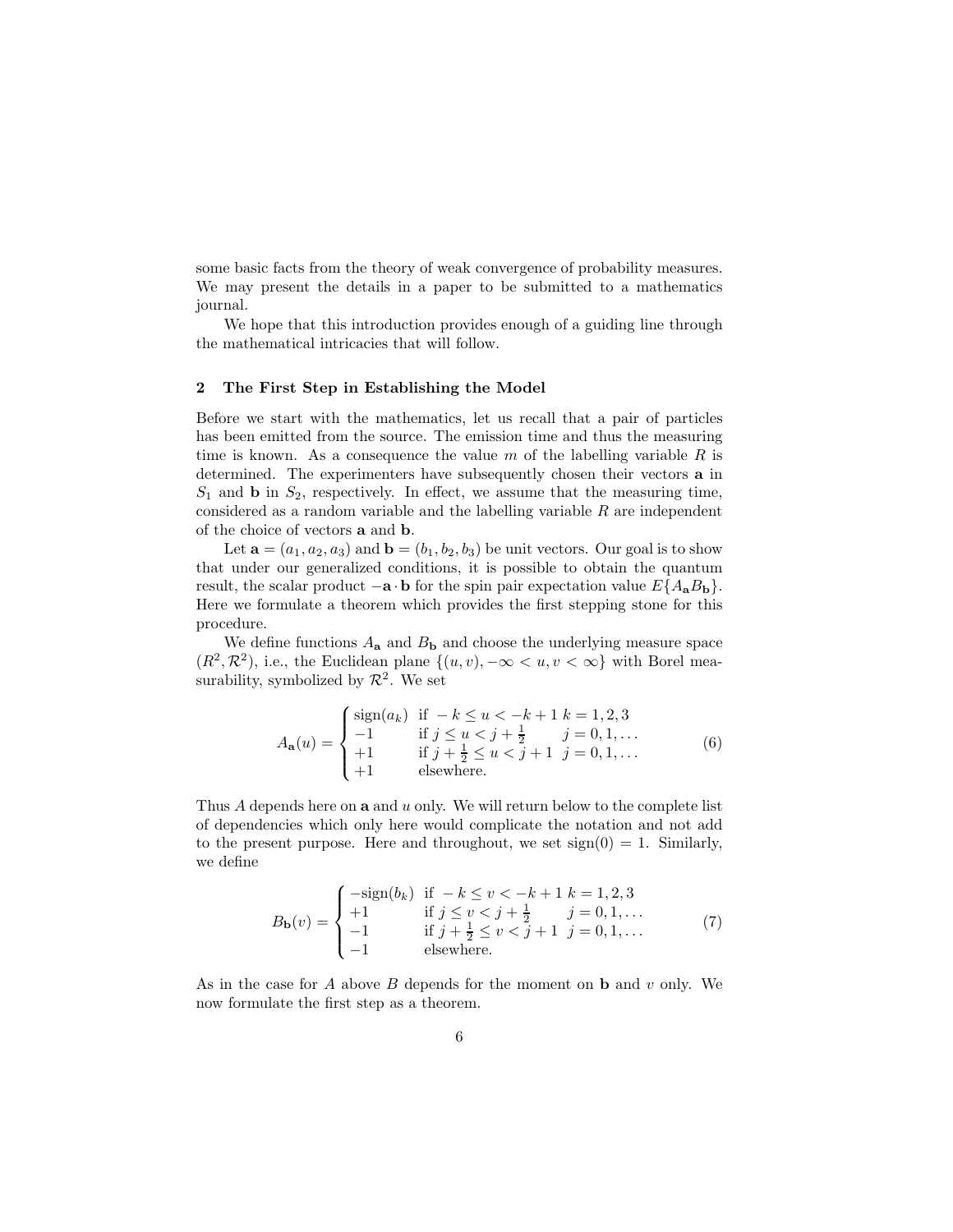**Theorem 2.1** Let  $n \geq 4$  be an integer. Then there exists a finite measure  $\mu = \mu_{ab}^{(n)}$  with the following properties:  $\mu$  depends only on n, a and b, has compact support  $\Omega$ , satisfies

$$
1 \le \mu(R^2) < 1 + 1/n^2 \tag{8}
$$

and has a density  $\rho = \rho_{ab}^{(n)}$  with respect to Lebesgue measure. Further

$$
\int_{\Omega} A_{\mathbf{a}}(u) B_{\mathbf{b}}(v) \rho_{\mathbf{a}\mathbf{b}}^{(n)}(u, v) du dv = -\mathbf{a} \cdot \mathbf{b}
$$
\n(9)

and for each vector  $a$  the following equation holds for all  $x$ :

$$
B_{\mathbf{a}}(x) = -A_{\mathbf{a}}(x). \tag{10}
$$

The proof of the theorem requires the following fact which follows from a basic theorem on  $B$ -splines  $^{17}$ . We state the fact here in form of a lemma. **Lemma 2.2** Let  $n \geq 4$  be an integer. Then there exist real-valued functions  $N_i(x)$ ,  $\psi_i(y)$  with  $1 \leq i \leq n$  depending only on real variables x and y, respectively, such that

$$
0 \le N_i(x) \le 1, \ 0 \le \psi_i(y) \le 2 \text{ for } 0 \le x, y \le 1 \tag{11}
$$

and

$$
0 \le \sum_{i=1}^{n} \psi_i(y) N_i(x) - (y - x)^2 \le \frac{1}{4} n^{-2} \text{ for } 0 \le x, y \le 1.
$$
 (12)

The proof of this lemma is given in Appendix 1. We now proceed to prove Theorem 2.1.

Proof of Theorem 2.1: We first observe that Eq. (10) follows from the above definitions of  $A_{\mathbf{a}}$  and  $B_{\mathbf{b}}$ . Let  $\Omega = [-3, 3n]^2$  and let  $\kappa$  be the indicator function of the union of the unit squares  $\cup_{i=-2}^{3n} [i-1, i]^2$ , lined up along the main diagonal of  $\Omega$ , in symbols

$$
\kappa(u,v) = \sum_{i,j=-2,-1,\dots,3n} \delta_{ij} \cdot 1\{i-1 \le u < i\} \cdot 1\{j-1 \le v < j\}.\tag{13}
$$

Here  $1\{\cdot\}$  denotes the indicator function of the set in curly brackets and

$$
\delta_{jk} = \begin{cases} 1 & \text{if } j = k \\ 0 & \text{if } j \neq k \end{cases}
$$
 (14)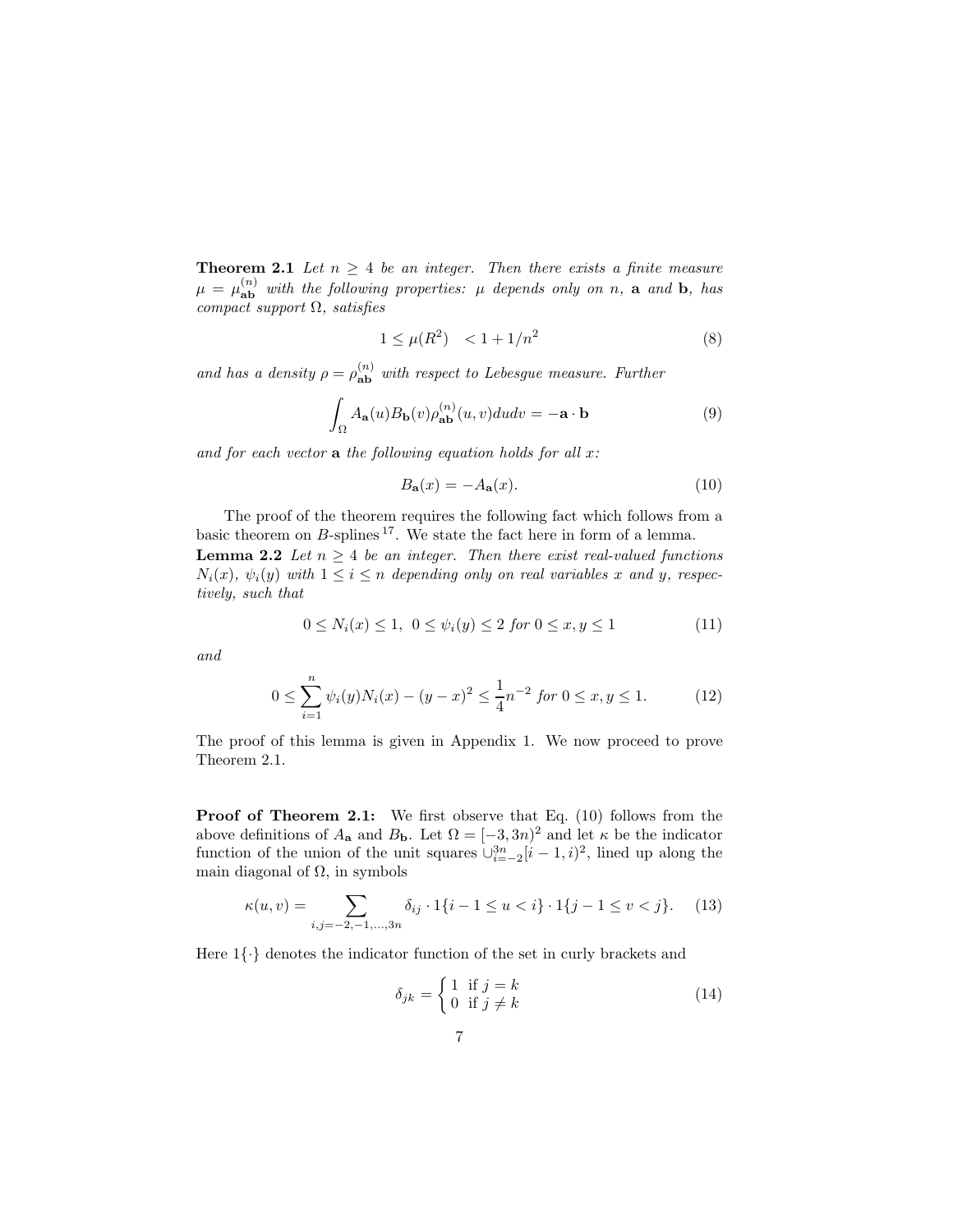denotes the Kronecker symbol. On each of these  $3n + 3$  unit squares we place uniform mass, that comes from a product measure on each of the squares, where the first factor only depends on the setting **a** and the second factor only depends on the setting b. Although this will make the mathematics quite a bit more complicated, we can envision further experiments where this feature of our construction may be of importance. The details are as follows. We define

$$
|a_k| \cdot 1\{-k \le u < -k + 1\} \qquad k \in I_1
$$
  
\n
$$
N_k(|a_1|) \cdot 1\{k - 1 \le u < k\} \qquad k \in I_2
$$
  
\n
$$
\sigma_{\mathbf{a}}(u) = N_{k-n}(|a_2|) \cdot 1\{k - 1 \le u < k\} \qquad k \in I_3
$$
  
\n
$$
N_{k-2n}(|a_3|) \cdot 1\{k - 1 \le u < k\} \qquad k \in I_4
$$
  
\n0 elsewhere

$$
|b_k| \cdot 1\{-k \le v < -k + 1\} \qquad k \in I_1
$$
  
\n
$$
\frac{1}{2}\psi_k(|b_1|) \cdot 1\{k - 1 \le v < k\} \qquad k \in I_2
$$
  
\n
$$
\tau_{\mathbf{b}}(v) = \frac{1}{2}\psi_{k-n}(|b_2|) \cdot 1\{k - 1 \le v < k\} \qquad k \in I_3
$$
  
\n
$$
\frac{1}{2}\psi_{k-2n}(|b_3|) \cdot 1\{k - 1 \le u < k\} \qquad k \in I_4
$$
  
\n0 elsewhere. (16)

The symbols  $I_1, \ldots, I_4$  stand for  $I_1 = +3, +2, +1; I_2 = 1, \ldots, n; I_3 = n +$  $1, \ldots, 2n; I_4 = 2n + 1, \ldots, 3n.$  We finally define the density  $\rho_{ab}^{(n)}$  by

$$
\rho_{\mathbf{ab}}^{(n)}(u,v) = \sigma_{\mathbf{a}}(u)\tau_{\mathbf{b}}(v)\kappa(u,v) \tag{17}
$$

and the measure  $\mu$  by having density  $\rho_{ab}^{(n)}$  with respect to Lebesgue measure.

Hence we obtain from the above definitions the following integrals needed for the calculation of the spin pair correlation function:

$$
\int_{[-3,0)^2} A_{\mathbf{a}}(u) B_{\mathbf{b}}(v) \rho_{\mathbf{a}\mathbf{b}}(u, v) du dv = -\sum_{k=1}^3 |a_k| |b_k| \text{sign}(a_k) \text{sign}(b_k) = -\mathbf{a} \cdot \mathbf{b}.
$$
 (18)

Furthermore, the integral over the complement of the square  $[-3, 0)^2$  vanishes, i.e.,

$$
\int_{\Omega \setminus [-3,0)^2} A_{\mathbf{a}}(u) B_{\mathbf{b}}(v) \rho_{\mathbf{a}\mathbf{b}}(u,v) du dv = 0
$$
\n(19)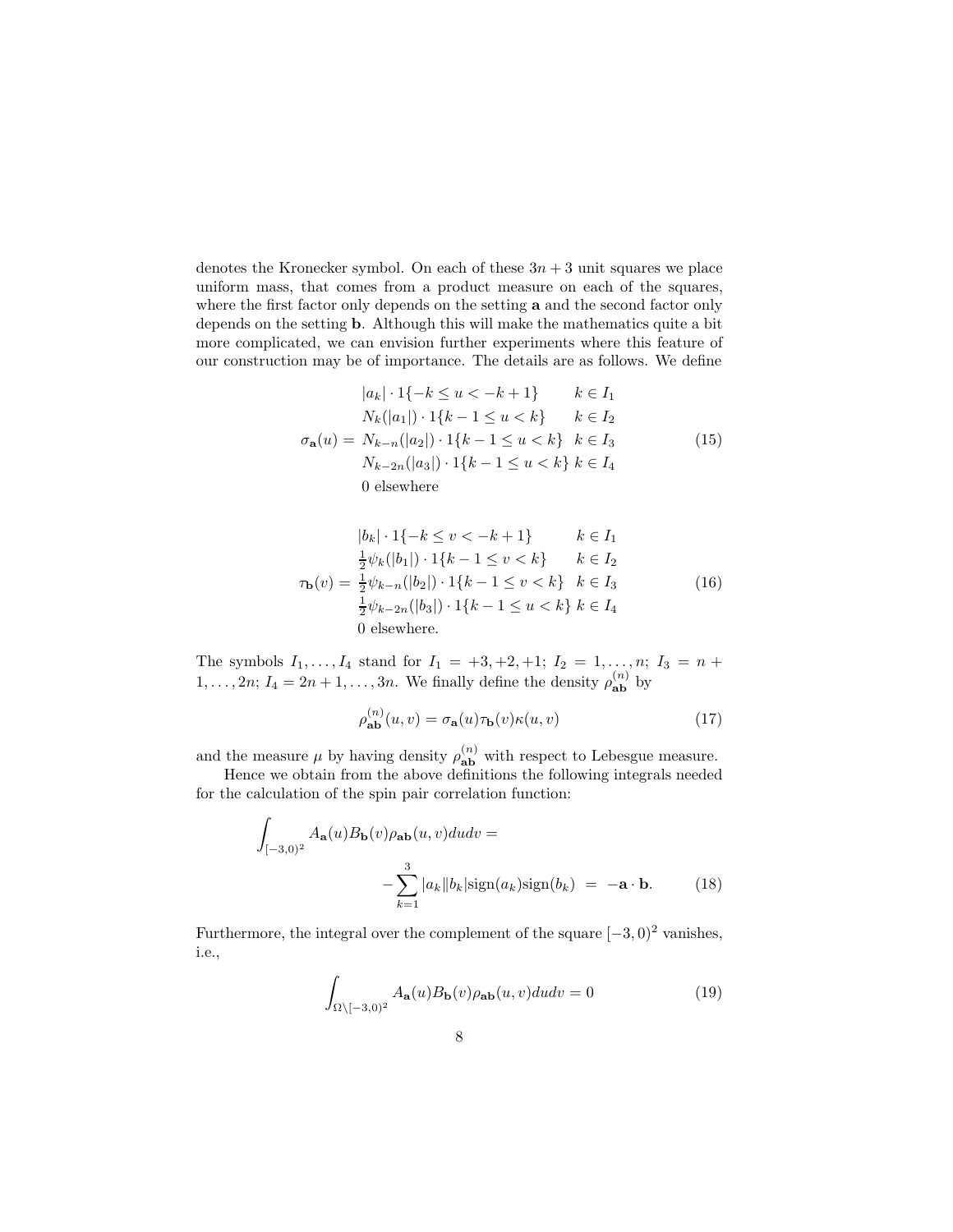which proves Eq. (9).

It remains to be shown that  $\rho_{ab}$  defines a measure  $\mu$  that is close to a probability measure, i.e., fulfills Eq. (8). For this, we consider the mass distribution between the square  $[-3, 0)^2$  and its complement. The amount of mass  $M_1$  distributed over  $[-3, 0)^2$  is

$$
M_1 = \sum_{k=1}^{3} |a_k||b_k|.
$$
 (20)

The mass  $M_2$  of  $\Omega \setminus [-3,0)^2$  equals

$$
M_2 = \frac{1}{2} \sum_{k=1}^{3} \sum_{i=1}^{n} N_i(|a_k|) \psi_i(|b_k|). \tag{21}
$$

Thus the total mass distributed equals in view of Eq. (12)

$$
M_1 + M_2 = \sum_{k=1}^3 |a_k||b_k| + \frac{1}{2} \sum_{k=1}^3 \sum_{i=1}^n N_i(|a_k|) \psi_i(|b_k|)
$$
  

$$
M_1 + M_2 = \sum_{k=1}^3 |a_k||b_k| + \frac{1}{2} \sum_{k=1}^3 (|a_k| - |b_k|)^2 + \theta \cdot n^{-2}
$$
  

$$
M_1 + M_2 = 1 + \theta \cdot n^{-2}
$$
 (22)

where  $0 \leq \theta < 1/4$ .

This completes the proof of the theorem which is the first stepping stone of our construction of a suitable probability measure.

Obviously, if instead of Eq. (21), we would define

$$
M_2 := \sum_{K=1}^3 (|a_k| - |b_k|)^2,
$$

 $\Omega = \{-3, 3\}^2$  and would place the mass represented by these three summands on any of the nine unit squares of  $[0,3)^2$ , we would produce a genuine probability measure, satisfying all conclusions of Theorem 2.1.

Finally, let  $L \geq 1$ , and  $p_{\ell} \geq 0$  with  $\sum_{\ell=1}^{L} p_{\ell} = 1$ . For  $0 \leq w < 1$ , we define

$$
s(w) = (-1)^{\ell}, \quad \frac{\ell - 1}{L} \le w < \frac{\ell}{L}, \quad \ell = 1, ..., L
$$
  

$$
q(w) = p_{\ell}, \quad \frac{\ell - 1}{L} \le w < \frac{\ell}{L}, \quad \ell = 1, ..., L.
$$
 (23)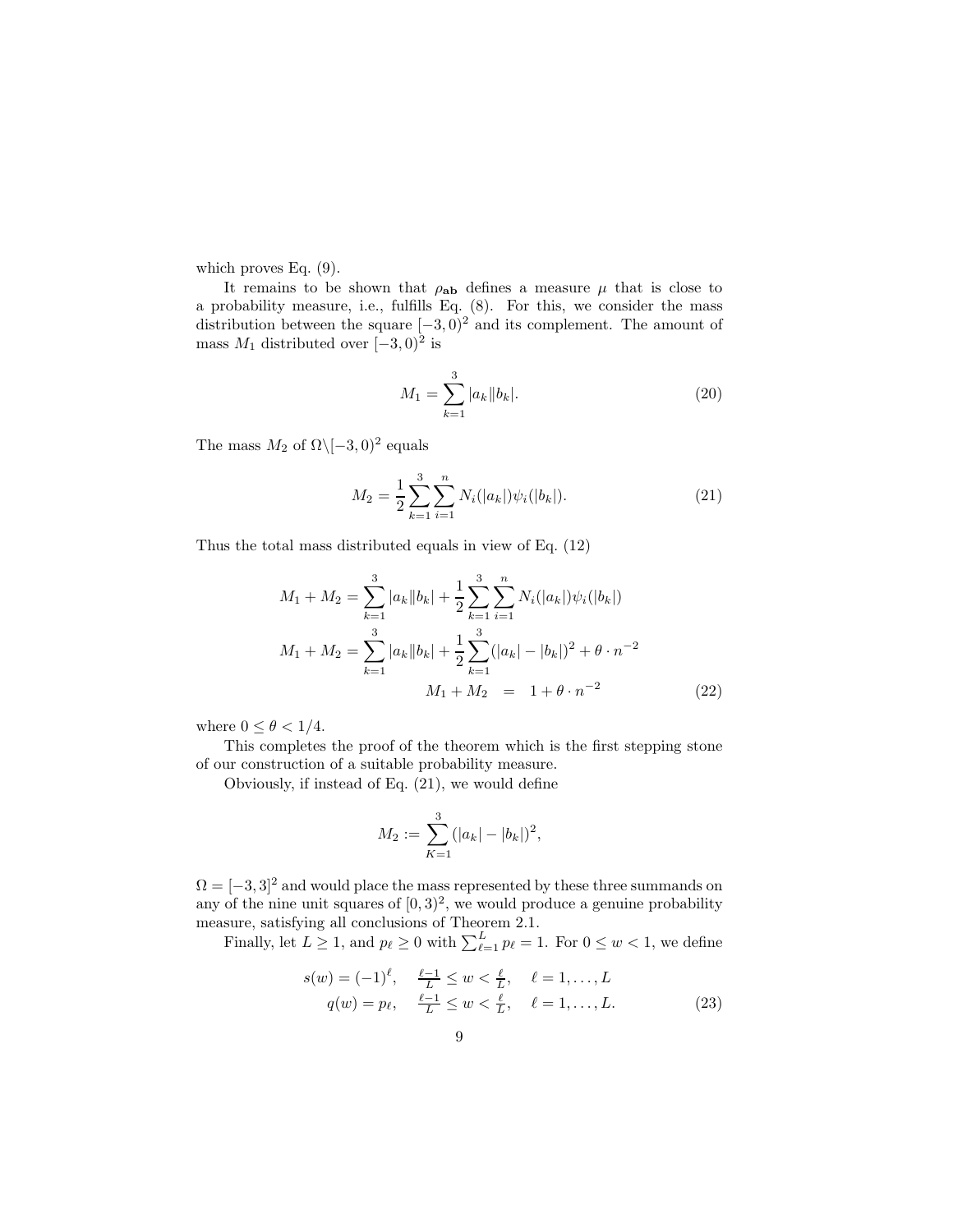For  $-3 \le u, v < 3n$  and  $0 \le w < 1$  we define  $\widetilde{\Omega} = \Omega \times [0, 1),$ 

$$
\tilde{A}_{\mathbf{a}}(u, w) = A_{\mathbf{a}}(u)s(w)
$$

$$
\tilde{B}_{\mathbf{b}}(v, w) = B_{\mathbf{b}}(v)s(w)
$$

$$
\tilde{\rho}_{\mathbf{a}\mathbf{b}}(u, v, w) = \rho_{\mathbf{a}\mathbf{b}}(u, v)q(w).
$$

Then  $\widetilde{A}_{\mathbf{a}}$  and  $\widetilde{B}_{\mathbf{b}}$  only depend on  $\mathbf{a}, u, w$ , and  $\mathbf{b}, v, w$ , respectively. Moreover, they satisfy the properly modified conclusion of Theorem 2.1. This procedure extends  $\Omega$  to  $\Omega$  by adding as a factor the unit interval  $0 \leq w < 1$  with a given mass distribution.

### 3 Definition of the Layers

We call the construction including the unit interval as factor, given in Section 2 the first layer. To simplify the notation we shall omit the  $\sim$  sign from the  $\Omega$ , A, B, and  $\rho$ . As we noted in <sup>1</sup> and <sup>3</sup> the first layer does not yet provide a model that guarantees absence of action at a distance. To achieve this goal we will now define a system of layers. These layers will be obtained by permuting all the unit squares contained in  $\Omega$ , including the mass distribution and the corresponding strips on which  $A$  and  $B$  are defined. In addition we shall duplicate the mass distribution of each layer labeled  $m$ , labelling the duplicate layer  $m'$ . On the layer labeled m the functions  $A_{\mathbf{a}}^{(m)}$  and  $B_{\mathbf{b}}^{(m)}$  will remain unchanged. However, on the companion layer labeled m' we shall switch the signs of  $A_{\mathbf{a}}$  and  $B_{\mathbf{b}}$ , by setting  $A_{\mathbf{a}}^{(m')} = -A_{\mathbf{a}}^{(m)}$  and  $B_{\mathbf{b}}^{(m')} = -B_{\mathbf{b}}^{(m)}$ . As we observed in a recent paper  $^{13}$ , this simple modification of our original construction encompasses all the desired features to achieve so called parameter independence. We now present this program in detail.

Think of each of the unit cubes  $[i-1, i) \times (j-1) \times (0, 1), i, j = -2, -1, \ldots, 3n$ together with their respective mass distribution and the values of  $A_{a}$  and  $B_{b}$ defined on them as a unit ensemble. We permute these unit ensembles in the following way. Choose three vertical strips  $[i - 1, i) \times [-3, 3n) \times [0, 1)$ ,  $i = -2, -1, \ldots, 3n$  and three horizontal strips  $[-3, 3n) \times [j-1, j) \times [0, 1)$ ,  $j = -2, -1, \ldots, 3n$ . These intersect in nine unit cubes. Place the three unit ensembles  $[i - 1, i] \times [i - 1, i] \times [0, 1], i = -2, -1, 0$  of the first layer onto three of these nine unit cubes, such that each vertical and each horizontal strip contains exactly one of these three unit ensembles of the first layer, and move with them the vertical and horizontal strips of the first layer. This can be done in 36 $\binom{3n+3}{3}^2$  different ways. There are still  $9n^2$  unit cubes left to be assigned their unit ensembles. Choose  $3n$  of them and place on them these unit ensembles of the first layer where the density was defined by  $\frac{1}{2}N_i(|a_k|)\psi_i(|b_k|)$ ,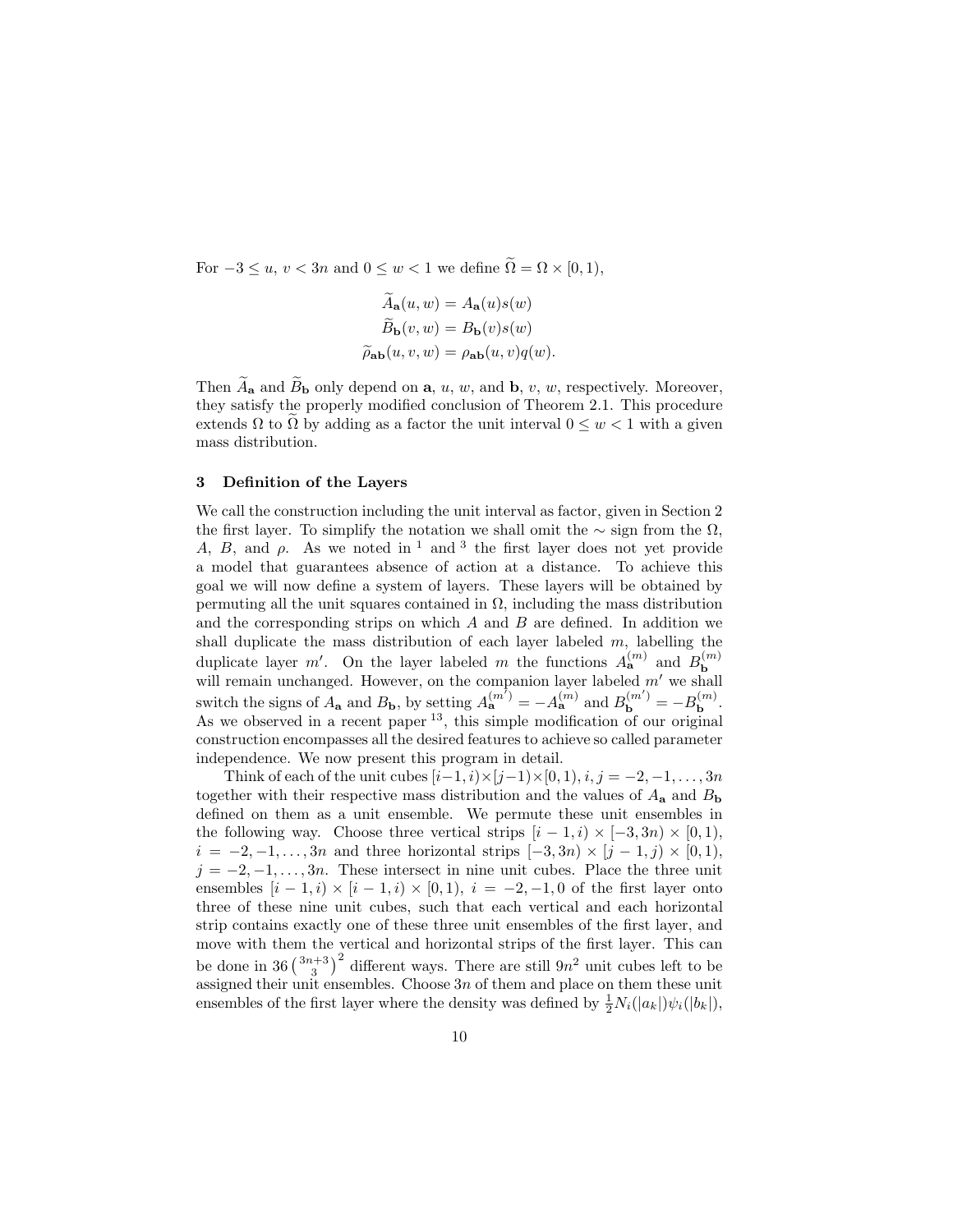$i = 1, 2, ..., n; k = 1, 2, 3.$  This can be done in  $\binom{9n^2}{3n}$  $3n$  $(3n)!$  different ways. Place the remaining  $9n^2 - 3n$  unit ensembles to fill up the empty spaces. They have total mass 0. This yields a grand total of

$$
36\left(\frac{3n+3}{3}\right)^2\left(\frac{9n^2}{3n}\right)(3n)!
$$
\n(24)

arrangements, which we call "layers". We call this number  $\frac{1}{2}N$ .

At this point we exercise our option to let  $p_{\ell} = p_{m\ell}$  in Eq. (23),  $m =$  $1, 2, \ldots, \frac{1}{2}N$  depend on the label of the layer.

In summary, on each layer the functions  $A_{\mathbf{a}}(u, w; m)$  and  $B_{\mathbf{b}}(v, w; m)$  only depend on  $(u, w)$  and  $(v, w)$ , respectively. Each layer supports a measure  $\mu_m = \mu_{\bf abm}^{(n)}$  satisfying

$$
1 \le \mu_m(\mathbb{R}^3) < 1 + \frac{1}{n^2}.
$$

Each measure  $\mu_m$  has a density  $\rho(u, v, w; m)$  with respect to Lebesgue measure that can be written in the form

$$
\rho(u, v, w; m) = \sigma_{\mathbf{a}}(u; m)\tau_{\mathbf{b}}(v; m)\kappa(u, v; m)q(w; m)
$$

for  $-3 \le u, v < 3n, 0 \le w < 1$ , with the obvious interpretation of  $\sigma_{a}$ ,  $\tau_{b}$ ,  $\kappa$ and q. Moreover, by Eq. (9), we have for each  $m = 1, \ldots, \frac{1}{2}N$ ,

$$
\int_{\Omega^{(m)}} A_{\mathbf{a}}(u, w; m) B_{\mathbf{b}}(v, w; m) \rho(u, v, w; m) du dv dw = -\mathbf{a} \cdot \mathbf{b}.
$$
 (25)

As indicated at the beginning of this section, we shall duplicate each layer so that at the end we will have a total of  $N$  layers. We renumber the original layers m by the odd positive integers,  $2m-1$ , say,  $m=1,2,\ldots,\frac{1}{2}N$ . The companion layer to the layer  $2m - 1$  will be assigned label  $2m$ ,  $m = 1, 2, ..., \frac{1}{2}N$ . Each layer  $2m - 1$  and companion layer  $2m$  will be assigned density previously denoted  $\rho(u, v, w; m)$ . Each layer  $2m - 1$  will carry the functions, originally denoted  $A_{a}(u, w; m)$  and  $B_{b}(v, w; m)$ , whereas the companion layer 2m will carry  $-A_{\mathbf{a}}(u, w; m)$  and  $-B_{\mathbf{b}}(v, w; m)$ , instead. Thus after renumbering the functions  $A_{\mathbf{a}}$  and  $B_{\mathbf{b}}$  and the densities  $\rho$  accordingly we have for all u, v, w, and all  $m = 1, 2, ..., \frac{1}{2}N$ 

$$
A_{\mathbf{a}}(u, w; 2m - 1) + A_{\mathbf{a}}(u, w; 2m) = 0
$$
  
\n
$$
B_{\mathbf{b}}(v, w; 2m - 1) + B_{\mathbf{b}}(v, w; 2m) = 0
$$
\n(26)

and

$$
\rho(u, v, w; 2m - 1) = \rho(u, v, w; 2m). \tag{27}
$$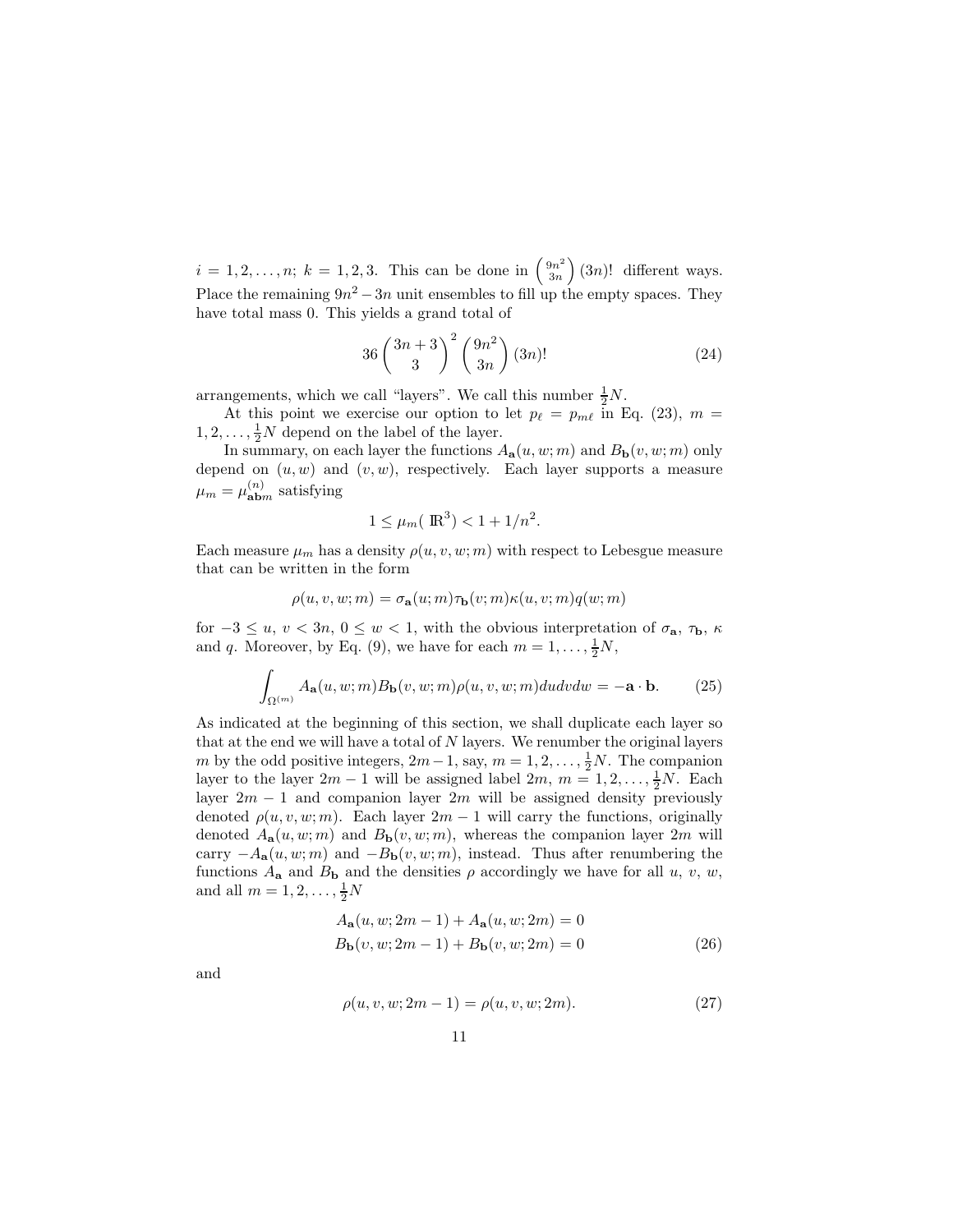Moreover, Eq. (25) continues to hold for all  $m = 1, 2, ..., N$ . Of course, the equivalent effect had been achieved by adding a fourth dimension  $t$  and multiplying the original functions  $A_{\mathbf{a}}$  and  $B_{\mathbf{b}}$  by a Rademacher function  $r(t)$ . This was done in Section 5.3 of our paper<sup>1</sup>.

With all the mathematical objects properly in place we now finalize the second step of the construction of our model. The emission time of the  $i$ -th particle determines the measurement time and thus the label  $m$  where  $m =$  $1, 2, \ldots, N$ . Recall that the labelling variable R has uniform distribution over the integers  $m = 1, 2, \ldots, N$ , given by Eq. (1).

Apart from the random variable  $R$  the construction so far is plain calculus in  $\mathbb{R}^3$ . Only now we do define a realization of the random variables  $\Lambda_{\mathbf{a}t}^*$ ,  $\Lambda_{\bf b}^{**}$ , and  $\Lambda_t$  by defining the conditional density of  $\Lambda_{\bf a}^*$ ,  $\Lambda_{\bf b}^{**}$ , and  $\Lambda_t$  given the random variable R by

$$
\begin{aligned}\n\text{Prob}(\Lambda_{\text{at}}^* \in [u, u + \Delta u), \Lambda_{\text{bt}}^{**} \in [v, v + \Delta v), \Lambda_t \in [w, w + \Delta w) \mid R = m) \\
&= \rho(u, v, w; m) \Delta u \Delta v \Delta w \\
&= \sigma_{\text{a}}(u; m) \tau_{\text{b}}(v; m) \kappa(u, v, m) q(w; m) \Delta u \Delta v \Delta w \\
&\quad -\infty < u, v < \infty, 0 \le w < 1; m = 1, 2, \dots, N.\n\end{aligned}
$$
\n
$$
\begin{aligned}\n\text{Prob}(\Lambda_{\text{at}}^* \in [u, u + \Delta u), \Lambda_{\text{bt}}^* \in [v, v + \Delta v), \Lambda_t \in [w, w + \Delta w) \mid R = m) \\
&= \rho(u, v, w; m) \Delta u \Delta v \Delta w \\
&= \sigma_{\text{a}}(u; m) \tau_{\text{b}}(v; m) \kappa(u, v, m) q(w; m) \Delta u \Delta v \Delta w\n\end{aligned}
$$

This is the same as saying that the joint density of the four random variables  $\Lambda_{\mathbf{a}t}^*$ ,  $\Lambda_{\mathbf{b}t}^*$ ,  $\Lambda_t$ , and R is given by

$$
\rho(u, v, w; m) \cdot \frac{1}{N}, \quad -\infty < u, v < \infty, 0 \le w < 1, m = 1, \dots, N. \tag{29}
$$

A few remarks are in order. First, in previous write-ups we have included mappings f and g, to accommodate more general random variables  $\Lambda_{at}^*$  and  $\Lambda_{\mathbf{b}t}^{**}$ . Obviously, this can be done here, too. Second, we changed the model by defining  $\rho_{ab}$  to be the joint conditional density of  $\Lambda_{ab}^*$  and  $\Lambda_{b}^{**}$  given R, rather than by defining  $\rho_{ab}$  given by Eq. (17) to be the joint conditional density of the mixed parameters  $\Lambda_{at}^1$  and  $\Lambda_{bt}^2$ , given R, as was done in <sup>1,3</sup>. This makes for a more streamlined presentation when the source parameter  $\Lambda_t$  is taken into account since obviously  $\Lambda_{\bf{a}t}^1$  and  $\Lambda_{\bf{b}t}^2$ , are functions of  $\Lambda_t$  and the station parameters  $\Lambda_{\mathbf{a}t}^*$  and  $\Lambda_{\mathbf{b}t}^{**}$ , respectively, and thus cannot be independent of  $\Lambda_t$ (compare to condition (ii<sup>∗</sup> ) in Section 1). Hence, the expression for the joint density corresponding to Eq. (29) would be more complicated.

We now discuss the stochastic dependence relations between the four random variables  $\Lambda_{\bf{at}}^*$ ,  $\Lambda_{\bf{bt}}^*$ ,  $\Lambda_t$ , and R that are direct consequences of Eq. (29). First, the joint density of  $\Lambda_{\mathbf{a}t}^{*}$  and  $\Lambda_{\mathbf{b}t}^{**}$  is given by

$$
\frac{1}{N}\sum_{m=1}^N \sigma_{\mathbf{a}}(u;m)\tau_{\mathbf{b}}(v;m)\kappa(u,v;m)\int_0^1 q(w;m)dw.
$$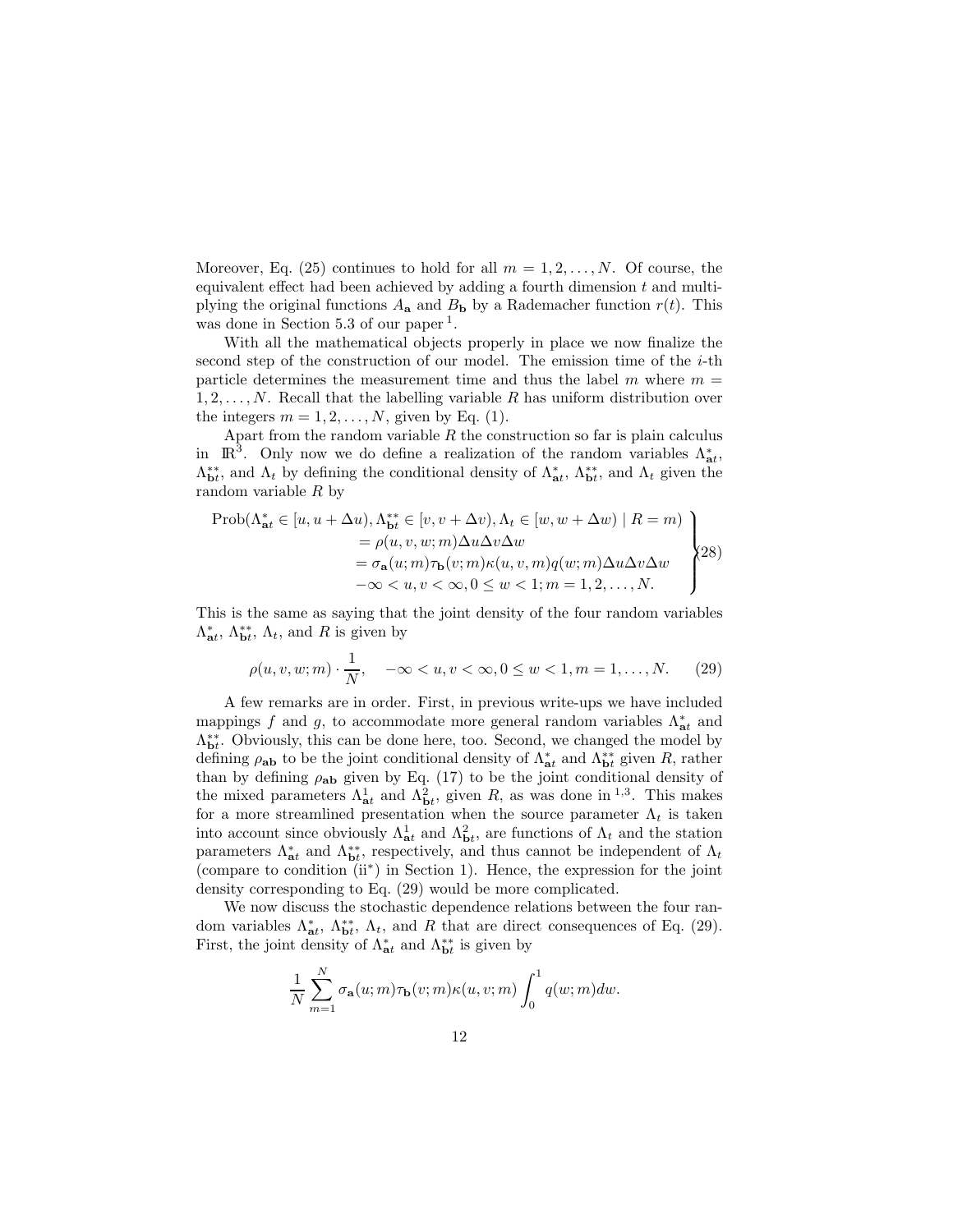Since the last integral equals 1, this reduces to, in view of Eq. (22),

$$
\frac{1}{(3n+3)^2} \left( \sum_{k=1}^3 |a_k||b_k| + \frac{1}{2} \sum_{k=1}^3 \sum_{i=1}^3 N_i(|a_k|) \psi_i(|b_k|) \right) =
$$

$$
\frac{M_1 + M_2}{(3n+3)^2} = \frac{1 + \theta \cdot n^{-2}}{(3n+3)^2}
$$

with  $0 \leq \theta < \frac{1}{4}$ . We conclude that the joint density of  $\Lambda_{\mathbf{a}t}^{*}$  and  $\Lambda_{\mathbf{b}t}^{**}$  is approximately uniform over the square  $[-3, 3n)$  and, as a consequence, equals the product of its two marginal densities which are themselves approximately uniform over the interval  $[-3, 3n)$ .

We conclude that approximately:

- (i)  $\Lambda_{\textbf{a}t}^{*}$  and  $\Lambda_{\textbf{b}t}^{**}$  are independent random variables, and
- (iv) the distributions of  $\Lambda_{\bf{a}t}^*$  and  $\Lambda_{\bf{b}t}^{**}$  do not depend on **a**, **b**, and *t*.
- Moreover, summation over  $\ell = 1, 2, ..., L$  yields

$$
\begin{array}{l}\n\text{Prob}(\Lambda_{\mathtt{at}}^* \in [u, u + \Delta u), (\Lambda_{\mathtt{bt}}^{**} \in [v, v + \Delta v) | R = m) \\
= \sigma_a(u; m) \tau_b(v; m) \kappa(u, v; m) \Delta u \Delta v, \quad m = 1, \dots, N, -\infty < u, v < \infty\n\end{array}
$$

and integration over  $-\infty < u, v < \infty$  yields

$$
\text{Prob}(\Lambda_t \in [w, w + \Delta w) \mid R = m) \sim q(w; m) \Delta w \quad 0 \le w < 1, m = 1, \dots, N.
$$

Thus by Eq. (28), we have approximately

(ii) Given R the pair  $(\Lambda_{\bf at}^*, \Lambda_{\bf bt}^{**})$  is conditionally independent of  $\Lambda_t$ .

Also, approximately,

$$
\begin{aligned} \operatorname{Prob}(\Lambda_{\textbf{at}}^* \in [u, u + \Delta u), (\Lambda_{\textbf{bt}}^{**} \in [v, v + \Delta \sigma) \mid \Lambda_t \in [w, w + \Delta w), R = m) \\ & = \frac{\sigma_{\textbf{a}}(u; m) \tau_{\textbf{b}}(\sigma; m) \kappa(u, v; m) \frac{1}{N} q(w; m) \Delta u \Delta v \Delta w}{\operatorname{Prob}(\Lambda_t \in [w, w + \Delta w) \mid R = m) P(R = m)} \\ & = \sigma_{\textbf{a}}(u; m) \tau_{\textbf{b}}(v; m) \kappa(u, v; m) \Delta u \Delta v \\ & = \operatorname{Prob}(\Lambda_{\textbf{at}}^* \in [u, u + \Delta u), (\Lambda_{\textbf{bt}}^{**} \in [v, v + \Delta v) \mid R = m). \end{aligned}
$$

(ii<sup>\*</sup>) Further if  $p_{m\ell} = p_{\ell}$  independent of m, i.e., if  $\Lambda_t$  and R are independent, then  $\Lambda_{\mathbf{a}t}^*$ ,  $\Lambda_{\mathbf{b}t}^{**}$ , and  $\Lambda_t$  are independent random variables.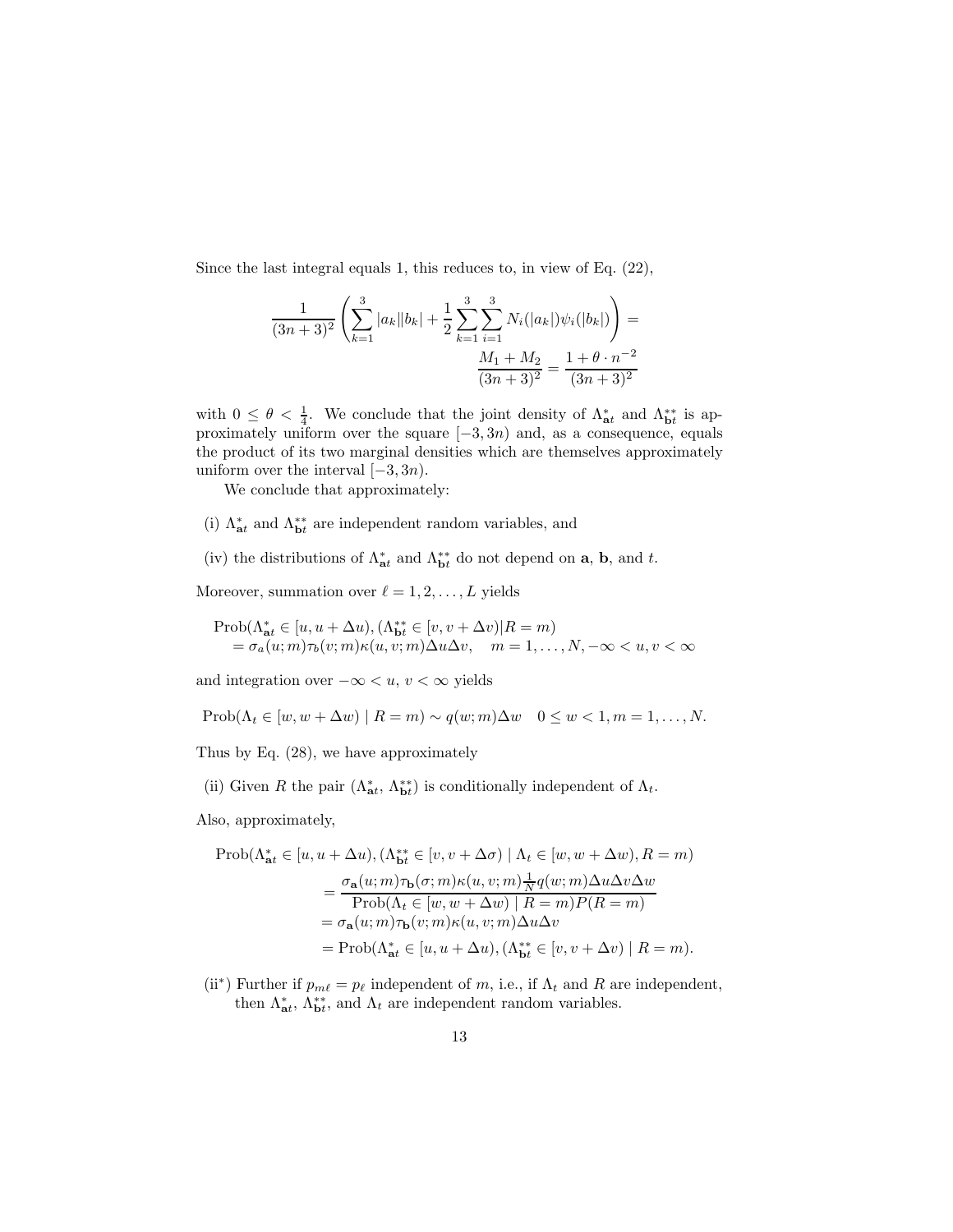Moreover, we obtain for the pair correlation integral

$$
E\{A_{\mathbf{a}}B_{\mathbf{b}}\} := E\{A_{\mathbf{a}}(\Lambda_{\mathbf{a}t}^*, \Lambda_t, R)B_{\mathbf{b}}(\Lambda_{\mathbf{b}t}^{**}, \Lambda_t, R)\}
$$

$$
= \frac{1}{N} \sum_{m=1}^N E\{A_{\mathbf{a}}^{(m)}B_{\mathbf{b}}^{(m)}\} = -\mathbf{a} \cdot \mathbf{b}
$$

by Eq.  $(25)$  and Eq.  $(29)$ . Since by construction (see Eq.  $(28)$ )

$$
A_{\mathbf{a}}^{(2m-1)} + A_{\mathbf{a}}^{(2m)} = 0, \quad B_{\mathbf{b}}^{(2m-1)} + B_{\mathbf{b}}^{(2m)} = 0, \quad m = 1, 2, \dots, \frac{N}{2},
$$

we obtain parameter independence first summing over m to obtain Eq.  $(4)$ and then by keeping the desired variables fixed and by integrating over the remaining ones.

#### 4 A Model Based on the Poisson Process

The original experiment of Aspect et al.<sup>5</sup> took hours to complete. Currently, improvements of the technique have been accomplished by various teams of experimenters<sup>18</sup> and the length of time it takes to perform these experiments has been reduced substantially. The time between subsequent measurements is still limited by the recovery (essentially a random process) of the detectors between two measurements.

From the logistical angle the present section is designed to replace the third paragraph of Section 1 and the parts of Sections 2 and 3 corresponding to it. Thus, overall, the present section is a variant of that part of the model dealing with generating the labels  $m$ . This will be done by considering the waiting times between consecutive "jumps" of a Poisson process. Since we are entering more advanced mathematical territory we present some of the relevant definitions and theorems in a basic form rather than to send the reader searching through the literature.

We first recall a few definitions from the theory of uniform distribution mod1. For more details see <sup>19</sup> and <sup>20</sup>. For a real number x, denote by [x] the integer part and by  $\{x\} = x - [x]$  the fractional part of x. Let  $((x_i))_{i=1}^{\infty}$  be a sequence of real numbers. For  $k \geq 1$  and  $0 \leq \alpha < \beta \leq 1$  denote by

$$
A_k(\alpha, \beta) := \sum_{i \le k} 1(\alpha \le \{x_i\} < \beta)
$$

the number of elements  $x_i, i \leq k$  such that their fractional part  $\{x_i\}$  is contained in a given interval  $[\alpha, \beta) \subset [0, 1)$ . The sequence  $((x_i))$  is called uniformly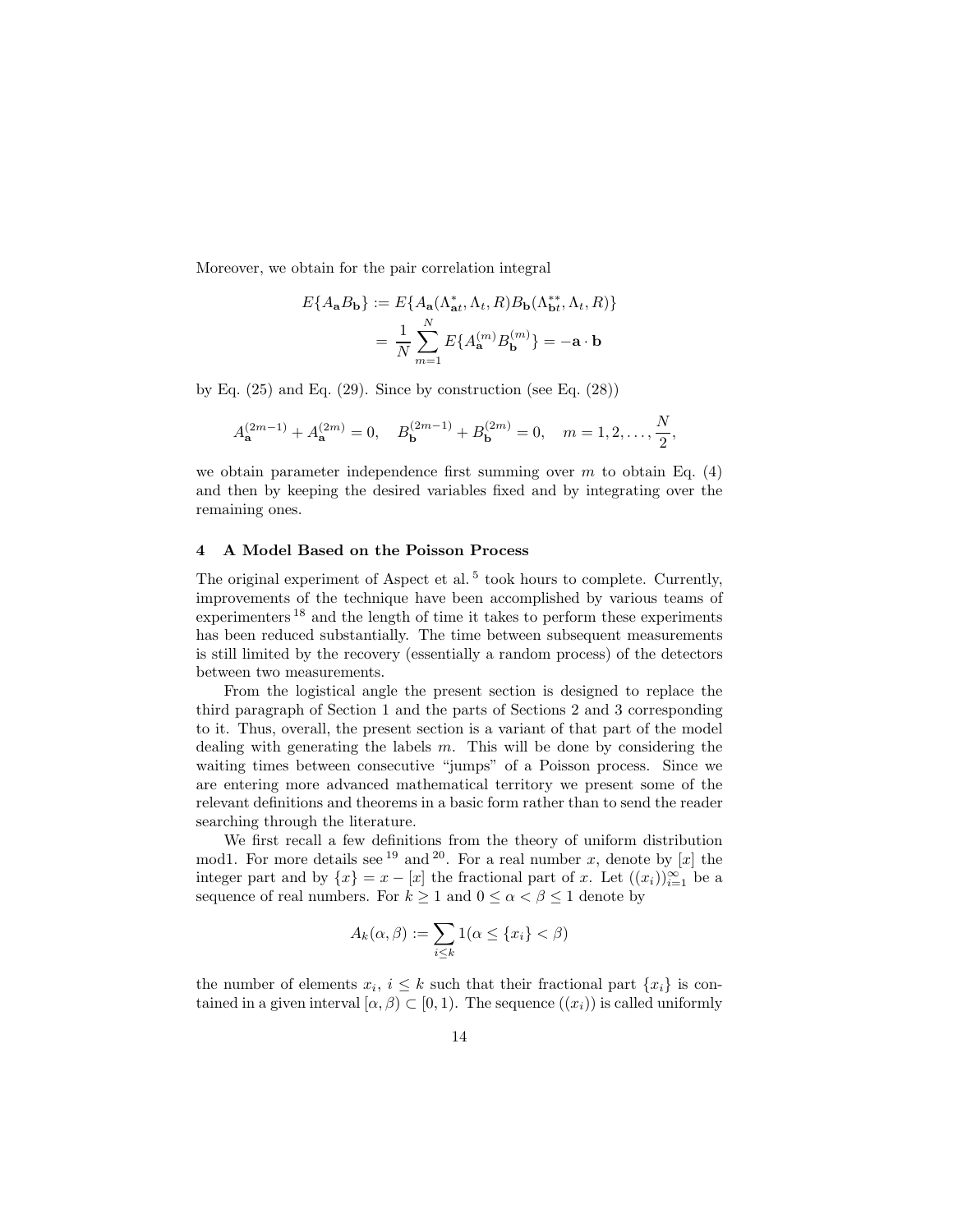distributed mod1 if its discrepancy

$$
D_k := \sup_{\alpha,\beta} \left| \frac{1}{k} A_k(\alpha,\beta) - (\beta - \alpha) \right| \to 0,
$$

as  $k \to \infty$ , that is, if in the long run, each interval  $[\alpha, \beta)$  uniformly contains its proper share of points  $\{x_i\}$ . Equivalently, we could define  $A_k$  by wrapping the real axis around a circle of circumference 1 and count the number of hits a given interval  $(\alpha, \beta)$ , now located on the circle, receives from the sequence  $((x_i))$ ,  $i \leq k$ , itself.

The standard mathematical model for spontaneous emissions of particles, such as photons or electrons, is a Poisson process with intensity  $1/\Theta$ , say. The waiting times  $T_i$  between successive emissions are independent identically distributed random variables having exponential distribution with parameter Θ. The following theorem is a special case of Theorem 2 of H. Robbins <sup>21</sup> .

**Theorem 4.1** Let  $((T_i))$  be the sequence of waiting times between consecutive jumps of a Poisson process. Then with probability 1 the sequence  $((T_1 + \cdots +$  $(T_i)_{i=1}^{\infty}$  is uniformly distributed mod1.

Remark In fact, it follows easily from Robbins' proof and the Erdös-Turán inequality that with probability 1 the discrepancy  $D_k$  tends to zero at least with speed  $k^{-\frac{1}{2}}(\log k)^3$ . There are more than a dozen other papers extending Robbins' theorem.

In terms of weak convergence of probability measures Theorem 4.1 can be reformulated in the following way. (See e.g., Billingsley  $^{22}$ , pp. 15–25.) Let  $\omega$  be an element of the set  $\Omega^*$  of probability 1 as in Theorem 4.1. Set  $x_i = T_1(\omega) + \cdots + T_i(\omega)$ . Let  $P_k$  be the probability measure that assigns point mass  $\frac{1}{k}$  to each  $\{x_i\}, 1 \leq i \leq k$ . If several  $\{x_i\}$  coincide, let the mass add. Then  $P_k \Rightarrow P$  in the sense of weak convergence. Here P denotes Lebesgue measure on  $[0, 1)$ . For ease of presentation let us reformulate Theorem 4.1 in terms of random variables. Let  $Y_k$  be a random variable defined on some probability space such that

$$
Prob(Y_k = \{x_i\}) = \frac{1}{k} \ \ i = 1, 2, \dots, k
$$

and let  $U$  be a random variable having uniform distribution on  $[0, 1)$ , i.e., Prob $(U \le x) = x, 0 \le x \le 1$ . Then Theorem 4.1 can be restated as follows. For each  $\omega \in \Omega^*$ , we have as  $k \to \infty$ 

$$
Y_k \Rightarrow U
$$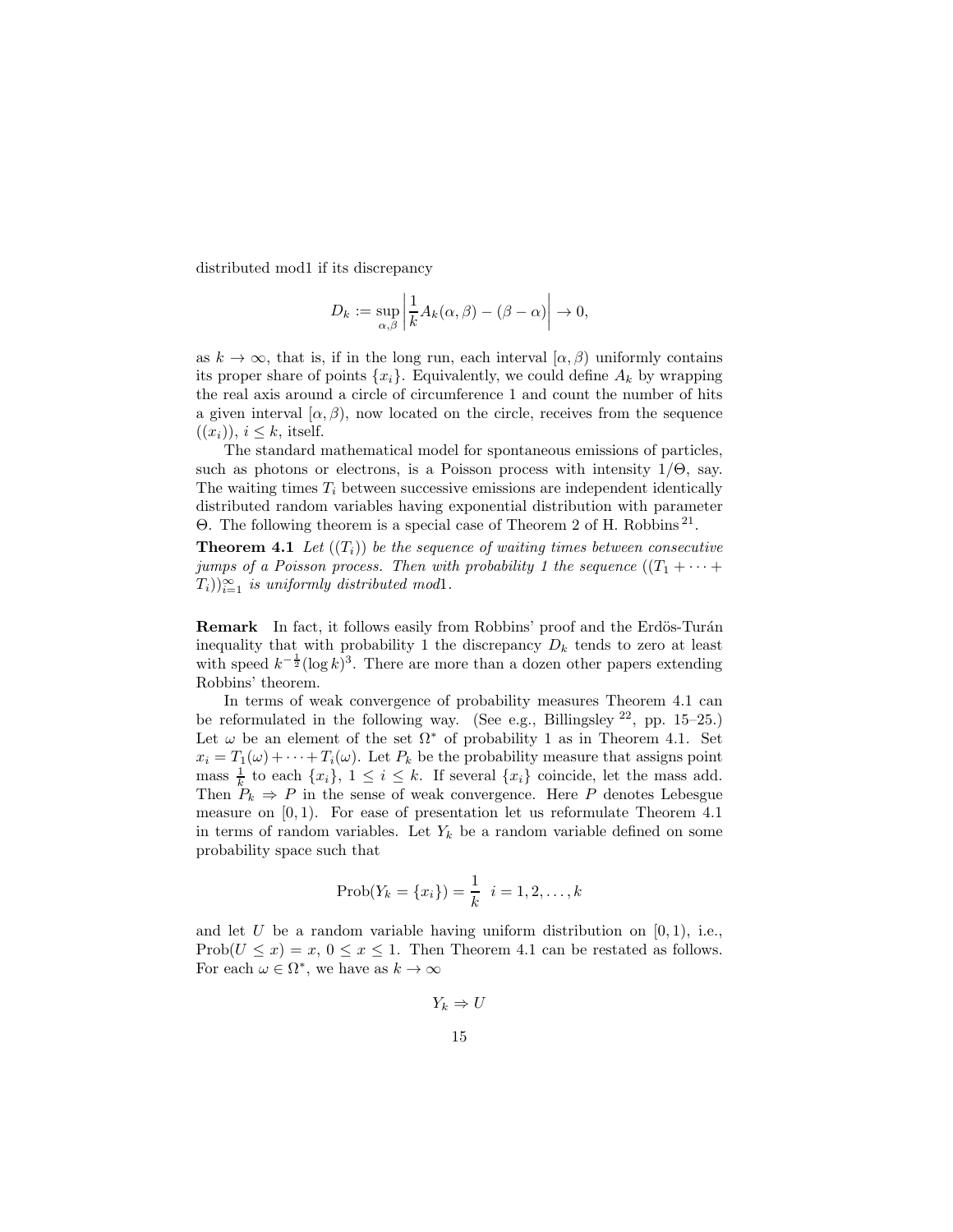in the sense of weak convergence. Let N be defined in Eq.  $(24)$ . For  $m =$  $1, 2, \ldots, N$  define intervals  $I_m$ , of length  $1/N$  by

$$
I_m:=\left[\frac{m-1}{N},\frac{m}{N}\right).
$$

Define a new random variable  $R$  by setting

$$
R = m
$$
 if  $U \in I_m, m = 1, 2, ..., N$ .

Then uniformly over all intervals  $I_m$ ,  $m = 1, 2, ..., N$ , we have

$$
\text{Prob}(R = m) = \text{Prob}(U \in I_m) = \lim_{k \to \infty} \text{Prob}(Y_k \in I_m) = \frac{1}{N}.
$$
 (30)

As in Section 3, suppose that the *i*-th pair of particles has been emitted. Fix  $\omega \in \Omega^*$ . The time of emission of the *i*-th pair equals  $x_i = T_1(w) + \cdots + T_i(\omega)$ . When reduced mod1 the fractional part  $\{x_i\}$  determines a label m with  $1 \leq$  $m \leq N$ . The labelling variable R has uniform distribution over the integers  $m = 1, 2, \ldots, N$  given by Eq. (30) or Eq. (1). However, at the time the pair of particles arrive at their respective measuring stations, the devices may not yet be ready to provide a measurement, because of recovery problems, etc. For  $r = 1, 2$  we define the random variable  $D<sub>r</sub>$  by setting

$$
D_r = +1
$$
 if device is ready at station  $S_r$   
= 0 if not.

Obviously, by stochastic independence,

$$
P(R = m|D_1, D_2) = P(R = m) = \frac{1}{N} \qquad m = 1, 2, ..., N.
$$

Hence, given that the devices at both stations are ready for measurement, the labelling random variable  $R$  still has uniform distribution.

#### Acknowledgements

We thank Salvador Barraza-Lopez for helpful discussions. The work was supported by the Office of Naval Research N00014-98-1-0604.

#### Appendix 1

The lemma is an immediate consequence of Theorem 4.1 of Schumaker <sup>17</sup> for the special values of  $m = 3$ ,  $\ell = 0$ ,  $r = n$ , and the knots chosen to be  $y_{\nu} = \frac{\nu}{n}$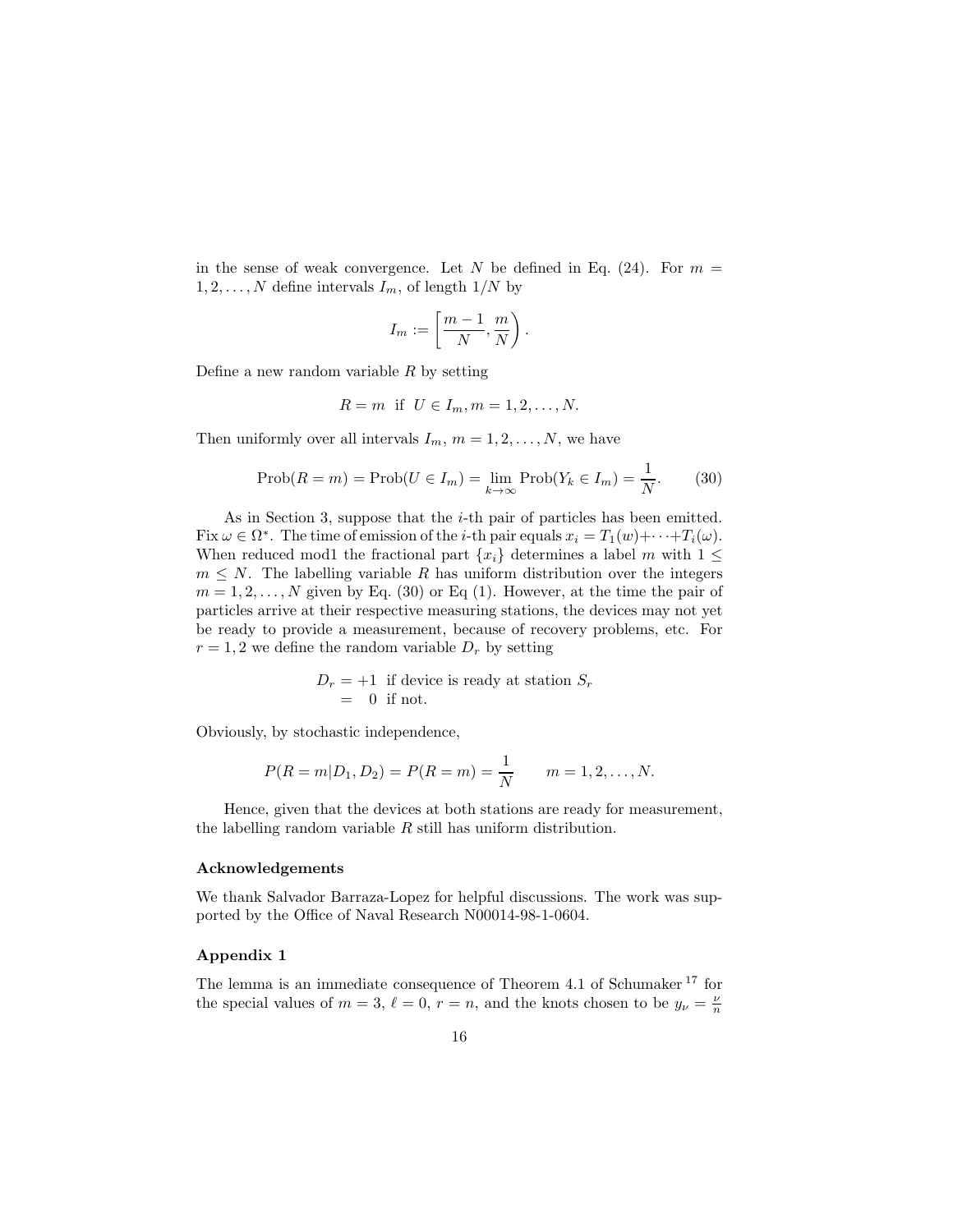with  $\nu = 0, \pm 1, \pm 2, \ldots$  Then by Schumaker's equation (4.33) we have (dropping the fixed superscript 3 of  $N_i^3$ ):

$$
(y-x)^2 = \sum_{i=-2}^{n} \phi_{i,3}(y) N_i(x)
$$
 for all  $0 \le x \le 1$  and  $y \in R$ .

Here

$$
\phi_{i,3}(y) = (y - y_{i+1})(y - y_{i+2})
$$

and

$$
0 \le N_i(x) \le 1
$$
 for all  $x$ .

We now restrict y to  $0 \le y \le 1$ . Then for  $-2 \le i \le n$ , we have  $0 \le \phi_{i,3}(y) < 2$ unless  $y \in [y_{i+1}, y_{i+2}]$ . Since we must avoid negative  $\phi$ , we set  $\phi = 0$  in this interval by defining new functions  $\psi$ :

$$
\psi_i(y) = 0 \text{ if } y \in [y_{i+1}, y_{i+2}]
$$
  

$$
\psi_i(y) = \phi_{i,3}(y) \text{ otherwise.}
$$

Since for  $y \in [y_{i+1}, y_{i+2}]$  we have

$$
|(y - y_{i+1})(y - y_{i+2})| \le \frac{1}{4n^2}
$$

we have

$$
0 \leq \sum_{i=-2}^{n} (\psi_i(y)N_i(x) - \phi_{i,3}(y)N_i(x)) \leq \frac{1}{4n^2}
$$

because for any given  $y$  and for all  $x$ , only one term in the sum can be off by at most  $\frac{1}{4n^2}$ . This proves the lemma.

## References

- 1. K. Hess and W. Philipp, quant-ph/0103028, March 7 (2001)
- 2. K. Hess and W. Philipp, Proc. of the Nat. Academy of Sci. (USA), Vol. 98, 14224-14227, (2001)
- 3. K. Hess and W. Philipp, Proc. of the Nat. Academy of Sci. (USA), Vol. 98, 1427-14234 (2001)
- 4. K. Hess and W. Philipp, Europhys. Lett. Vol. 57, 775-781 (2002)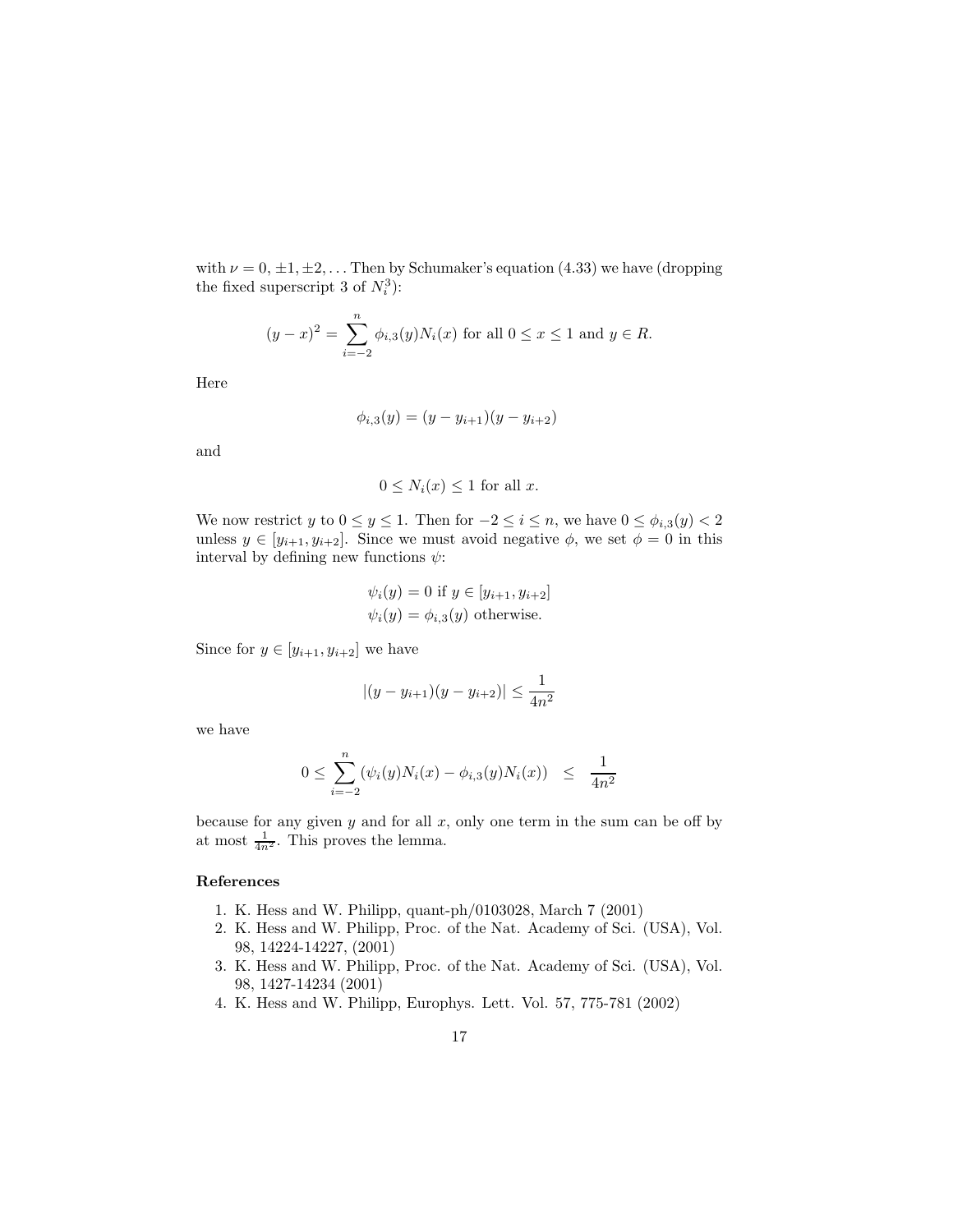- 5. A. Aspect, J. Dalibard and G.Roger, Phys. Rev. Letters Vol. 49, 1804 (1982)
- 6. W. C. Myrvold, quant-ph/0205032, May 7 (2002)
- 7. R. D. Gill, G. Weihs, A.Zeilinger and M. Zukowski, quant-ph/0204169, April 30 (2002)
- 8. R. D. Gill, G. Weihs, A.Zeilinger and M. Zukowski, quant-ph/0208187, Aug. 30 (2002)
- 9. R. D. Gill, G. Weihs, A. Zeilinger and M. Zukovsky, Proc. Nat. Academy of Sci. (USA), Vol. 99, 14632-14635 (2002)
- 10. D. M. Appleby, quant-ph/0210145, Oct. 21 (2002)
- 11. K. Hess and W. Philipp, quant-ph/0209057 (2002)
- 12. K. Hess and W. Philipp, quant-ph/0206046, (2002)
- 13. K. Hess and W. Philipp, quant-ph/0211119, Nov. 19 (2002)
- 14. In  $1,2,3}$ , and <sup>4</sup>, we used lower case letters for these random variables.
- 15. Our model here is not canonical. We have shown in quant-ph/0211117 that Bell type proofs come to a halt already under more general conditions that do not require a joint probability distribution as outlined in this paper.
- 16. In our previous papers, the source parameter  $\Lambda$  is thought to interact with the station parameters  $\Lambda_{at}^*$  in  $S_1$  and  $\Lambda_{bt}^{**}$  in  $S_2$ , to produce mixed parameters  $\Lambda_{at}^1$  in  $S_1$  and  $\Lambda_{bt}^2$  in  $S_2$ . This transition from  $\Lambda$  and  $\Lambda_{at}^*$ to  $\Lambda_{at}^1$  and from  $\Lambda$  and  $\Lambda_{bt}^{**}$  to  $\Lambda_{bt}^2$  is thought to be defined by certain rules that can be represented by station specific operators  $O_{\bf{a}t}^1$  and  $O_{\bf{b}t}^1$ , respectively. These time dependent operators are thought of depending on the globally known time that is the same at the stations, as well as at the source. In the present paper, we will make no further use of the mixed parameters, nor the time dependent operators. Here we use only instrument parameters, source parameters and time intervals, as well as functions of them. From a mathematical viewpoint this makes the introduction of the mixed parameters and the time operators unnecessary. In other words, m was previously labelling a concatenation of time and setting dependent operators. This concatenation is here replaced by a concatenation of short time segments. These time segments are thought to have the duration of the interaction time of the particles with the instruments. In essence this is what we mean when we talk about measuring times. We believe this can be done without much loss of generality and with the gain of mathematical clarity.
- 17. L. L. Schumaker, Spline Functions: Basic Theory, Wiley and Sons, NY, 1981.
- 18. P.G. Kwiat, K. Mattle, H.Weinfurter, A. Zeilinger, A.V. Sergienko, and